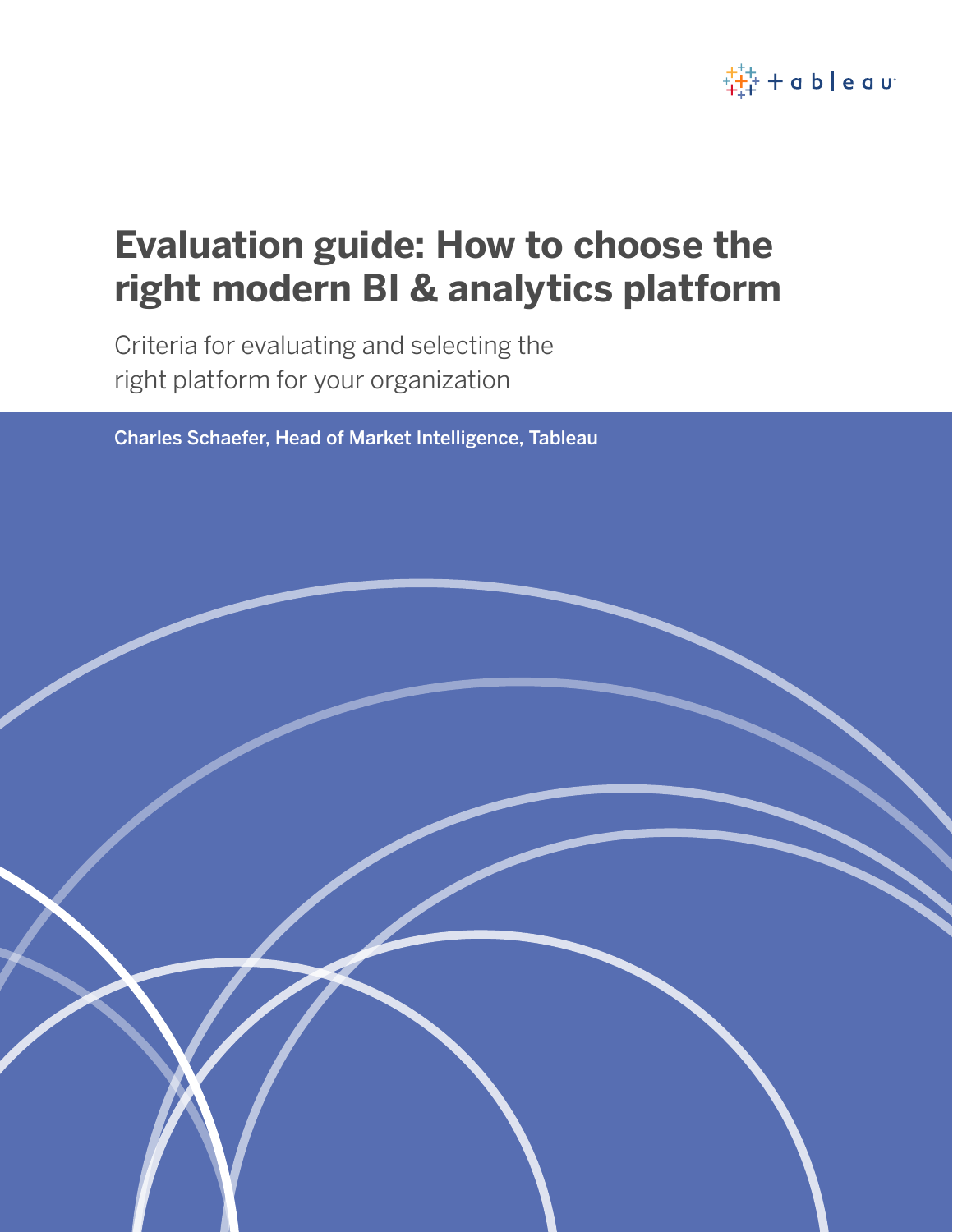# **Contents**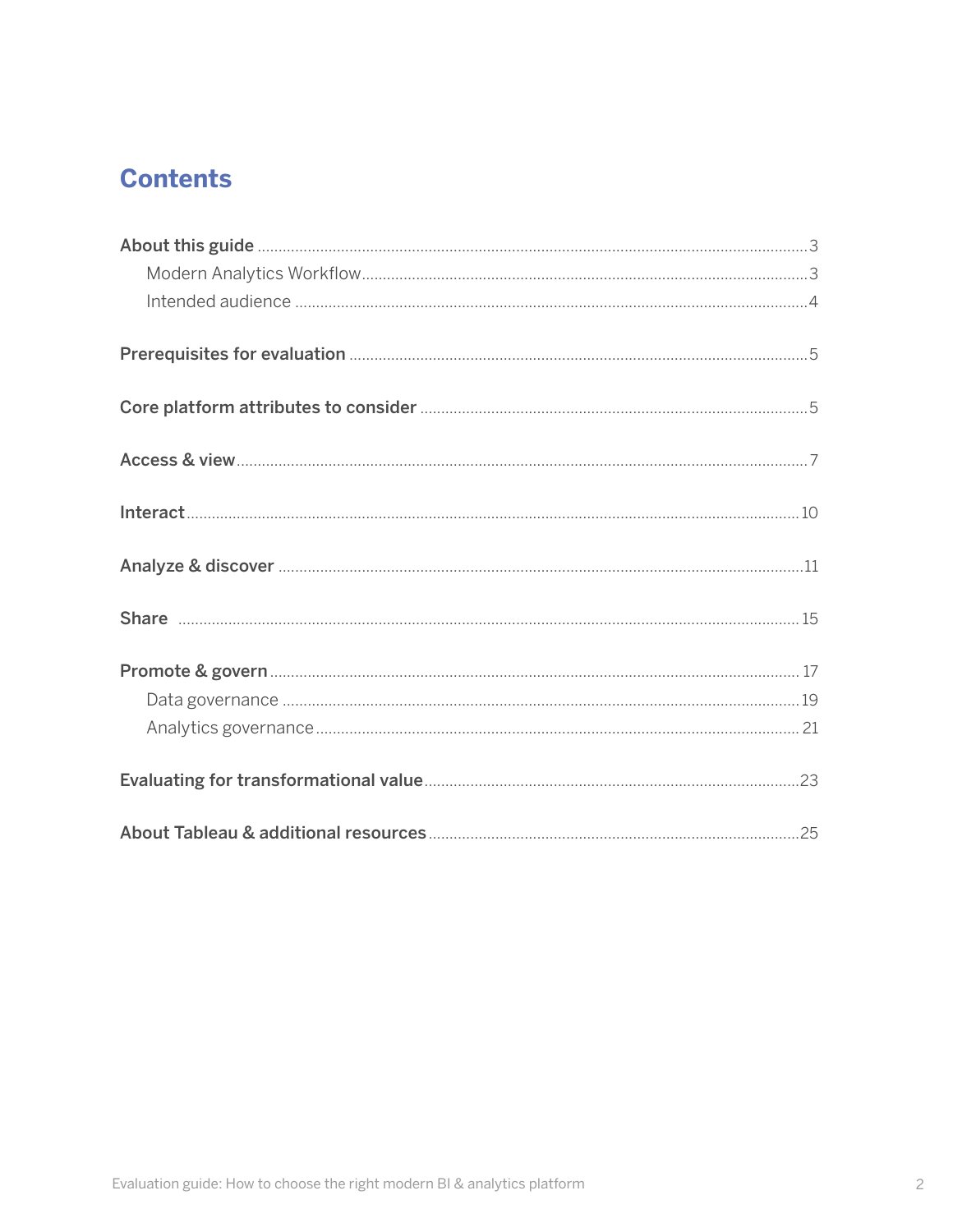# <span id="page-2-0"></span>**About this guide**

This evaluation guide aims to support IT organizations as they evaluate and select a modern BI and analytics platform suitable for a broad, enterprise-wide deployment. The transition to a self-service-based, modern BI model requires IT to adopt a collaborative approach that includes the business in all aspects of the overall program (see our whitepaper, [Redefining the role of IT in a modern BI world](http://This guide focuses on the platform evaluation and selection aspect of a modern BI program. It is intended for IT to use collaboratively with business users and analysts as they assess each platform’s ability to execute on the modern analytics workflow, and the vendor’s resources and strategic guidance to effectively deploy and scale an analytics program that addresses the diverse needs of users across the organization.)).

This guide focuses on the evaluation and selection aspect of a modern BI program. It is intended for IT to use collaboratively with business users and analysts as they assess each platform's ability to execute on the modern analytics workflow, and the vendor's resources and strategic guidance to effectively deploy and scale an analytics program that addresses the diverse needs of users across the organization.

# <span id="page-2-1"></span>**Modern Analytics Workflow**

The modern analytic workflow is a cycle of inter-related capabilities depicted below and is comprised of five key areas which serve as the foundation for this evaluation guide:

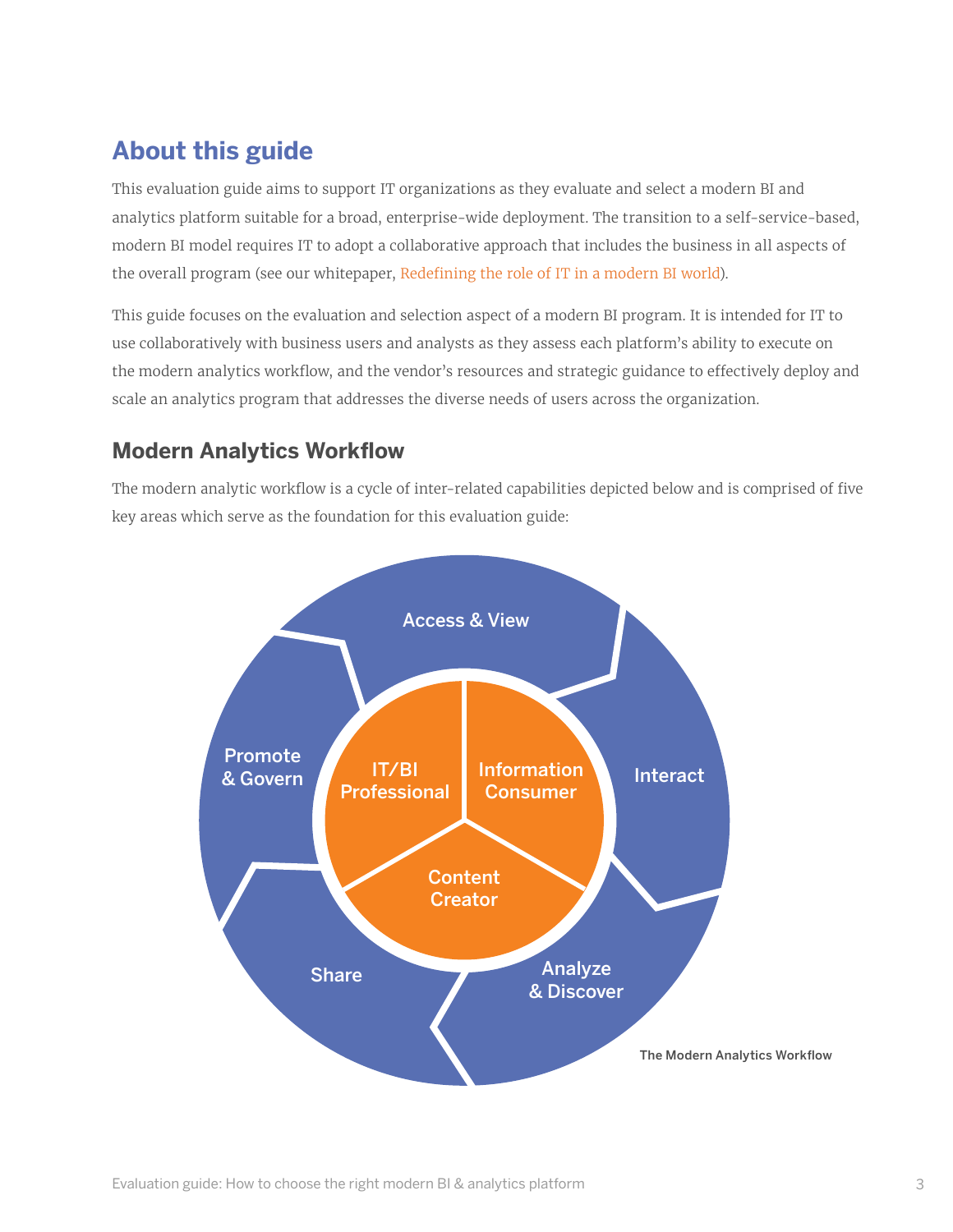Business Intelligence platforms exist to help business people understand the data necessary to do their jobs. IT enables the modern analytics workflow, but it is primarily driven by business users and analysts throughout the organization. As such, an evaluation performed only by IT personnel would be insufficient it would fail to capture whether the products are usable by the business staff who will primarily benefit from the information.

In order to select a modern BI and analytics platform that can be adopted and widely deployed, organizations should consider the following set of foundational core attributes throughout the evaluation process which are covered in detail in the Core platform attributes to consider section:

- Platform integration and accessibility
- Ease of use
- User enablement
- Deployment flexibility
- Pricing and packaging

#### <span id="page-3-0"></span>**Intended audience**

This guide assumes the following core role types will be represented and available to participate in applicable aspects of the evaluation:

IT/BI professional – performs all initial setup tasks including software installation, user provisioning, access rights, governance oversight, and some development tasks (content and data source).

Content creator – performs most of the content creation tasks including data preparation, freeform exploration, content promotion, and data validation.

Information consumer – primarily accesses and interacts with curated content and trusted data sources but may customize or create new content from existing.

Throughout the guide, a primary role will be identified for each stage within the analytics workflow as this is the lead role for that specific stage of the evaluation. However, it is imperative that every stage of the evaluation includes participation and input from all of the above role types to ensure all needs and concerns are addressed through the process.

It should also be noted that for some organizations, the same person may serve multiple roles so it would not be uncommon for a single person to evaluate a platform from more than one perspective. Ultimately, the modern approach to business analytics will evolve to the point where it will no longer be possible (or necessary) to differentiate between an enabler, a producer, or a consumer of analytics within an organization.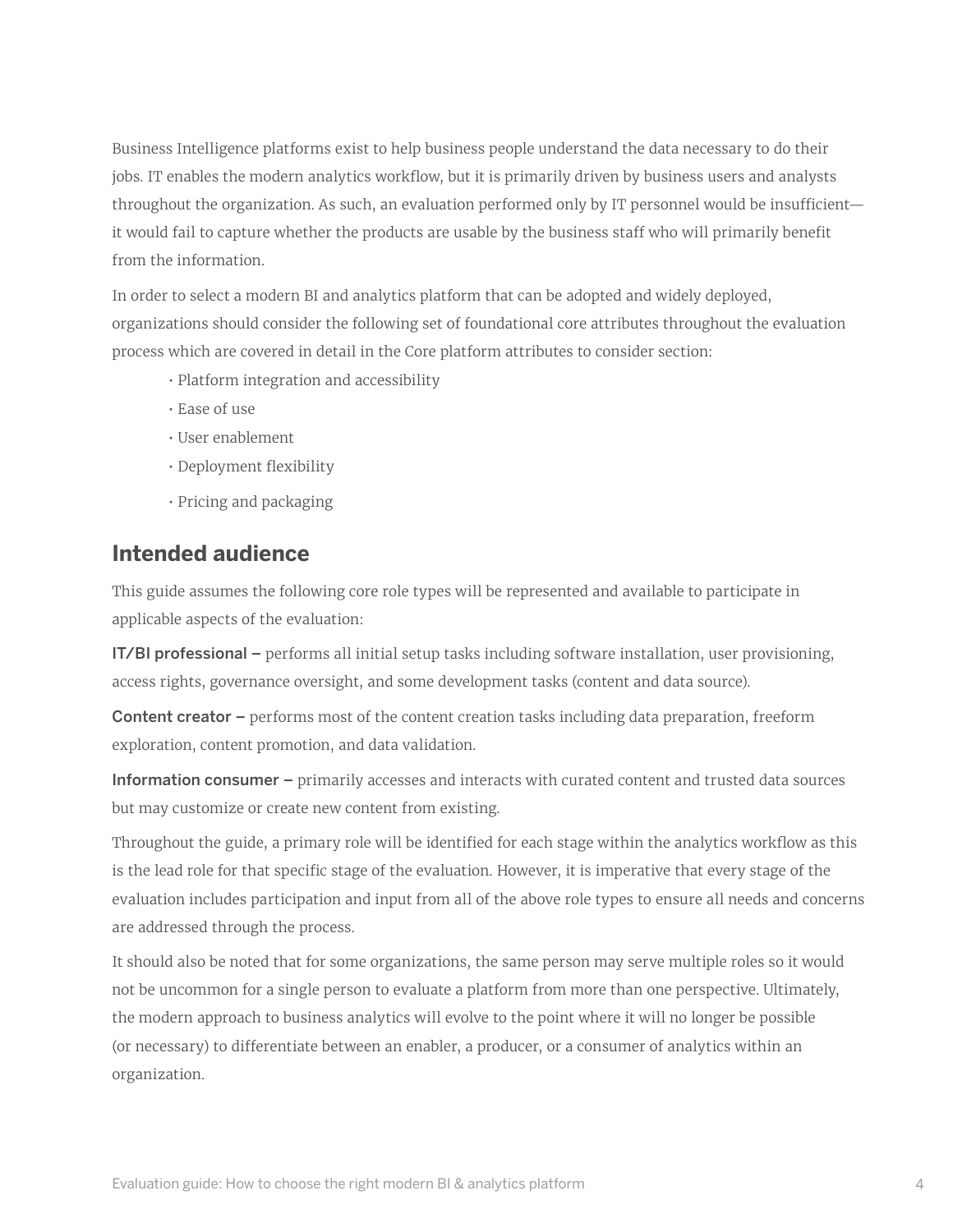# <span id="page-4-0"></span>**Prerequisites for evaluation**

In order to conduct a comprehensive evaluation of a modern analytics platform, the following tasks should be completed prior to kicking off the evaluation process.

- Desktop/server/cloud software licenses needed for evaluation
- Professional services/implementation partner engagement (if applicable)
- Role identification and evaluation assignments:
- IT/BI professional
- Content creator
- Information consumer
- Access to cloud data source(s) and on-premises data source(s)
- Initial environment setup
- Initial user provisioning and security
- Confirm availability of mobile devices (iOS, Android, other), phones, and tablets
- Identify data-related questions, use cases, or scenarios for testing

# <span id="page-4-1"></span>**Core platform attributes to consider**

This guide primarily focuses on evaluating specific inter-related capabilities that are important when selecting a modern BI and analytics platform. However, it is critical that the evaluation team considers the following list of non-technical core attributes that are essential to the successful implementation and execution of the modern analytic workflow in an organization. These attributes should factor heavily into the ultimate decision as they collectively serve as the glue that holds together the individual capabilities of the workflow and are foundational in nature.

#### **Platform integration & accessibility**

- Can all of the steps of the modern analytics workflow be executed seamlessly within the platform without the need to move between modules/products in a disconnected manner?
- Can all of the steps of the modern analytics workflow be executed without IT involvement or specialized skills?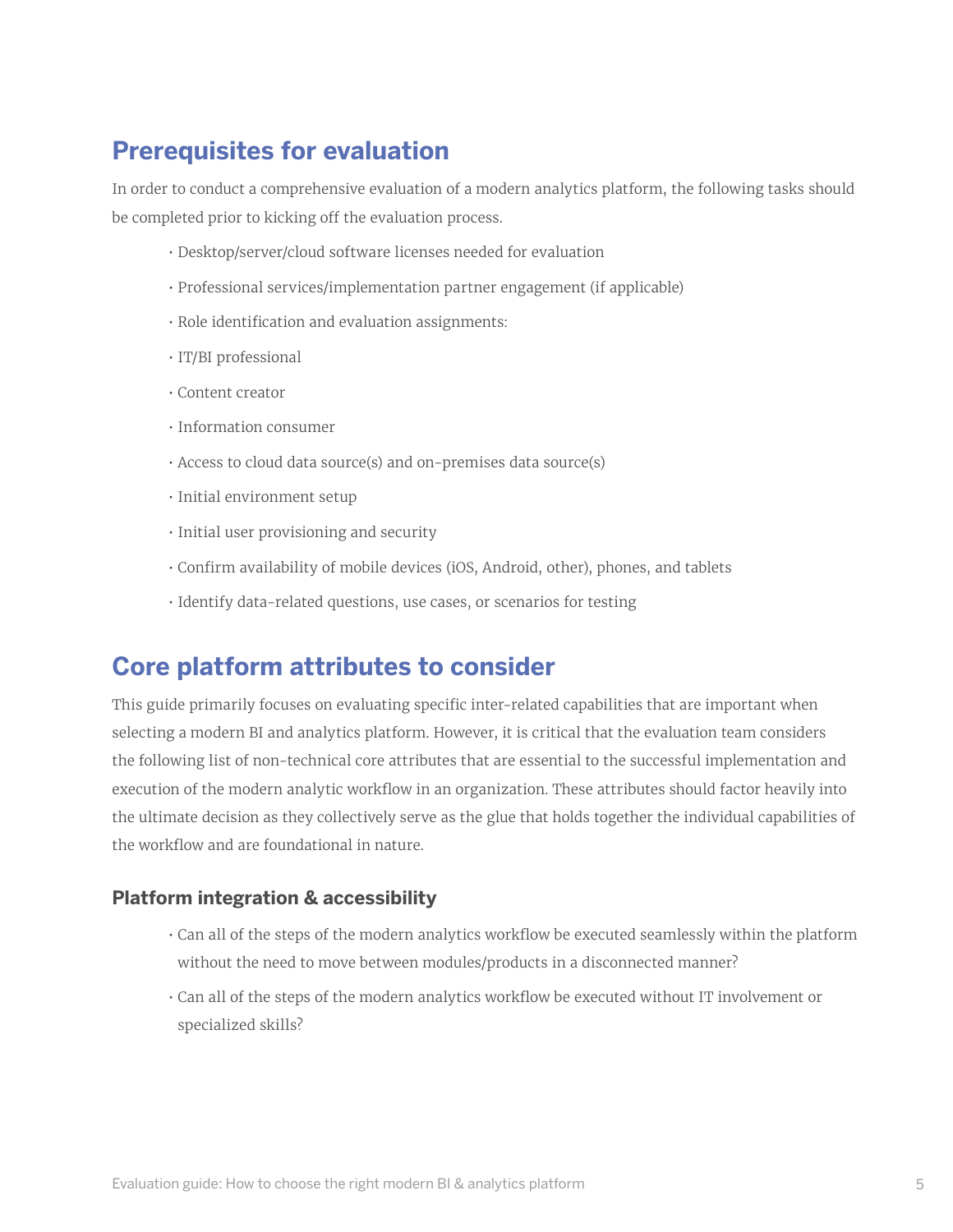#### **Ease of use**

- Is it easy for BI platform administrators to install, configure, and manage the platform?
- Is it easy for content creators to prepare data and curate data sources without upfront or ongoing assistance from IT?
- Is it easy for content creators to author content and access the analytic capabilities of the platform without upfront or ongoing assistance from IT?
- Is it easy for non-technical content consumers to find, view and interact with available analytic content?
- Is it easy for non-technical content consumers to ask deeper questions autonomously and customize existing published content to suit their specific needs?

#### **User enablement**

- Is role-specific training available and accessible to all users?
- Are there self-paced tutorials and/or online webinars that users can access?
- Is it easy for users to search and find answers to product-specific questions?
- Is there a robust and active user community accessible to share and learn best practices, tips and tricks, etc.?
- What is the platform vendor's reputation for resolving technical support issues?
- Are professional services (through vendor or partners) readily available?
- What is the platform vendor's reputation for ensuring customer success and ongoing engagement with customers?

#### **Deployment flexibility**

- Does the platform offer flexible deployment options (e.g. SaaS, public/private cloud deployment, on-premises, etc.)?
- Does the platform offer flexible data storage options (e.g. in-DB vs. platform storage (in-memory))?
- Does the platform support hybrid connectivity of on-premises and cloud data sources?
- Is the platform scalable to accommodate increasing data volumes and additional users over time?
- Can the platform easily scale up and out depending on the needs of the organization?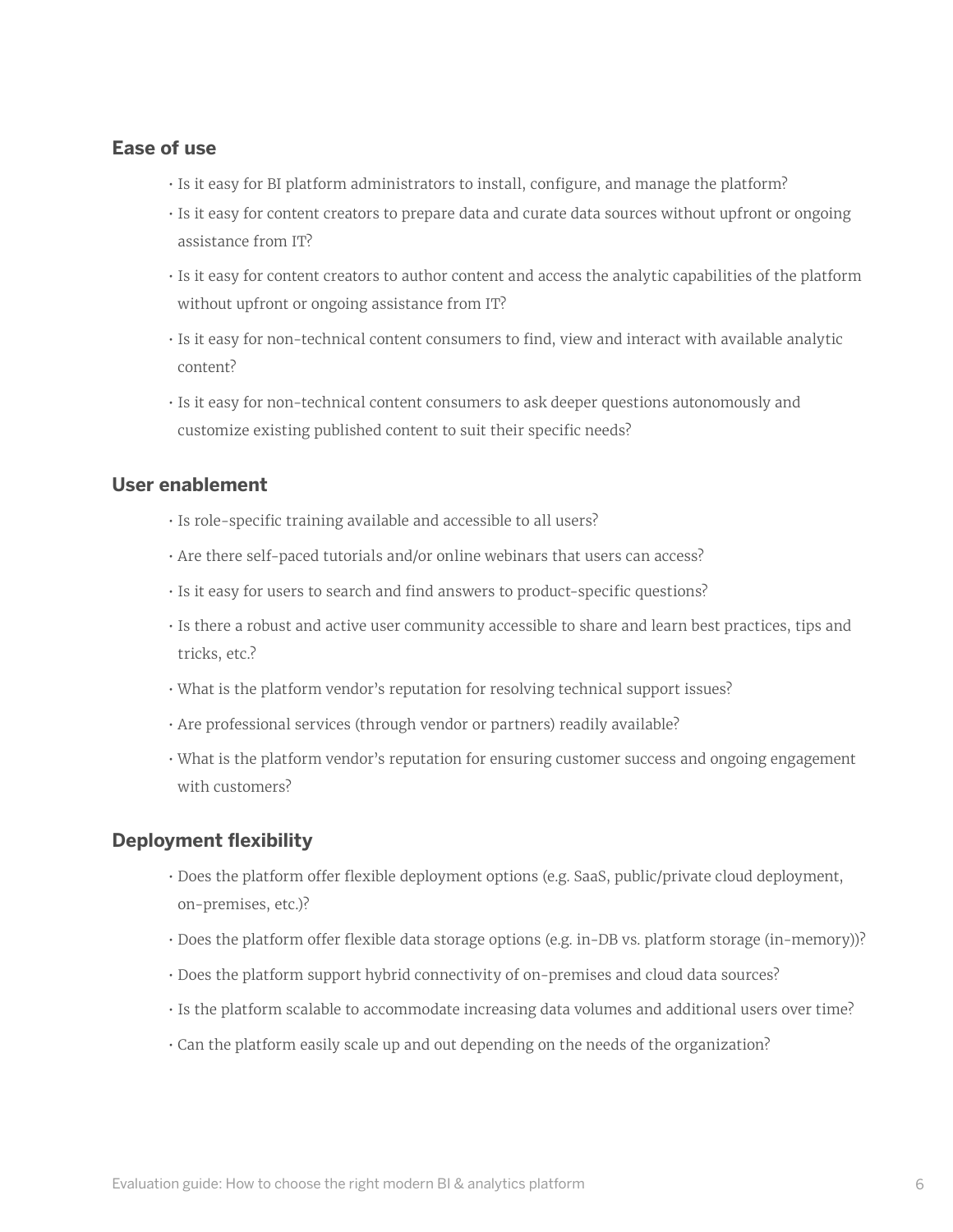#### **Pricing and packaging**

- Is the product packaging easy to understand?
- Are the available licensing options clear and transparent?
- Do the licensing options offer the right features and value for the price?
- Is the pricing model for the platform easy to understand?
- Is the pricing model for the platform flexible and scalable?



# <span id="page-6-0"></span>**Access & View**

#### Primary roles for evaluation:

- The modern analytic workflow is a cycle of inter-related capabilities depicted below and is comprised of five Information consumer (consumption)
- T/BI professional (administration)

As organizations begin the transition from a traditional top-down approach driven by IT to one based on self-service, it is often advantageous for IT (or a centralized BI team) to develop an initial set of trusted data sources and analytic content. Business users can then access and use this content as a starting point for their analysis. Over time, as users are encouraged to ask and answer their own questions as part of the modern analytics workflow, the domain of available trusted content will grow organically. Users will have access to a wider range of analytic content for self-service. For the purpose of this section, we will disregard the origin of content available to end users, and the evaluation criteria as it pertains to getting into a governed state will be addressed in the "promote & govern" section.

# **IT/BI professional (administration)**

The evaluation criteria for this section will first be addressed from the perspective of the IT/BI professional who is ultimately responsible for the administration of the centralized environment where analytic content is stored and maintained, and data sources are administered and monitored.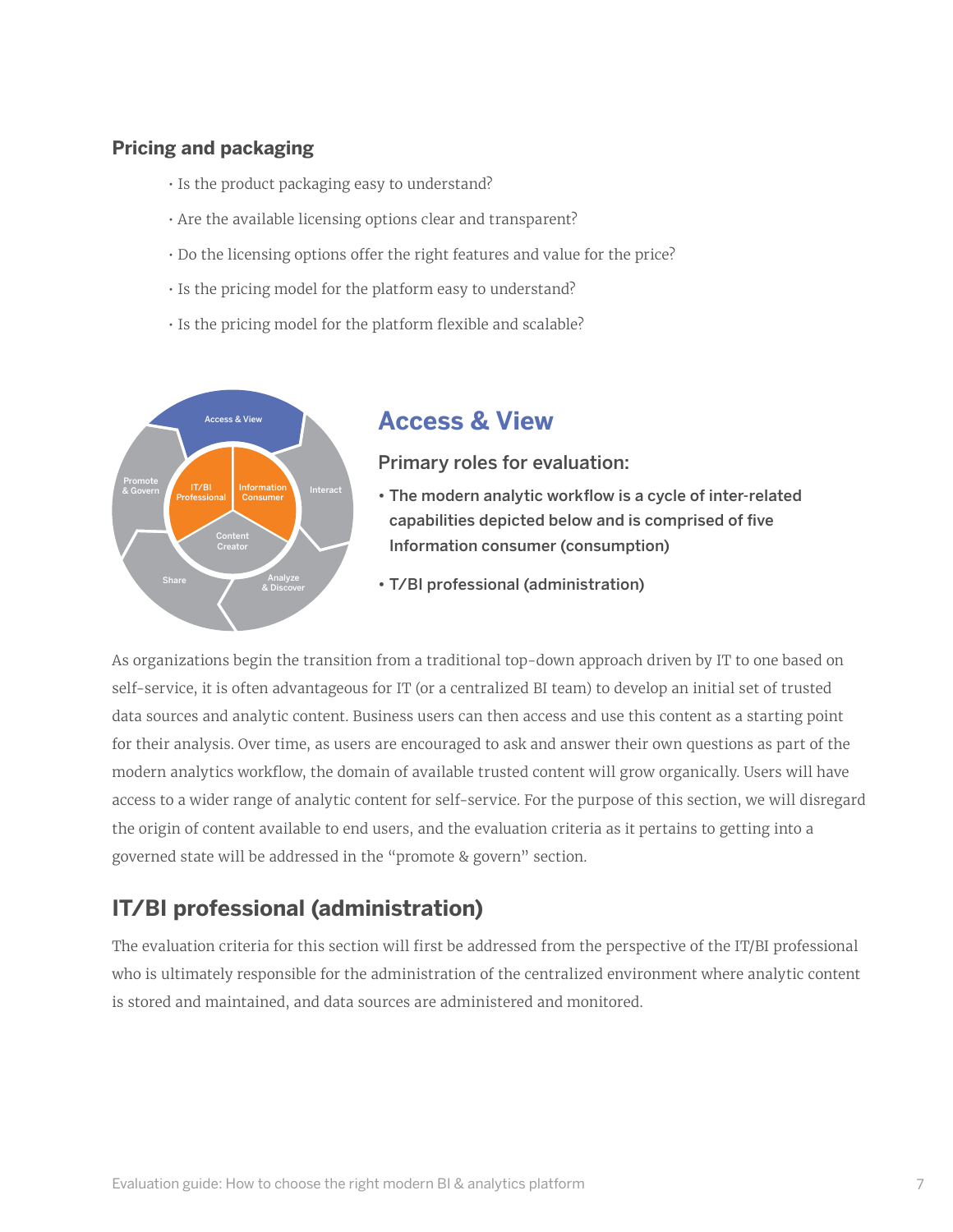#### **Evaluation criteria:**

IT/BI professionals should be able to:

- Define and update underlying data refreshes and monitor status.
- Choose where underlying data used for analysis should be stored and how it should be accessed.
- Extend the platform to include partner-provided capabilities.
- Monitor and audit usage of available content and perform impact analysis.
- Diagnose and tune performance-related issues.

#### **Evaluation considerations:**

- Can the refresh schedule be set and managed independently for each item centrally stored in the analytic content repository?
- Can a specific person or role be set up to be notified of issues/failures in the data refresh process? Can queries originating from the analytic platform be pushed down to the underlying database where the data resides?
- Can data be ingested into the analytic platform's in-memory/columnar storage for performance optimization?
- Can on-premises data be accessed live from the analytic platform when deployed in the cloud?
- Can the platform be extended via APIs/SDKs to include supplemental analytic capabilities not natively delivered by the platform?
- Can usage of specific data sources and available analytic content be tracked and audited by an administrator?
- Can an administrator perform an impact analysis to determine the scope and severity of a proposed change to downstream content and processes?
- Does the platform offer utilities to an administrator to identify, diagnose, and resolve performance related issues?

### **Information consumer (consumption)**

The second perspective in this section to consider is that of the information consumer who drives the specific usage requirements and parameters that the IT/BI professional is responsible for successfully delivering.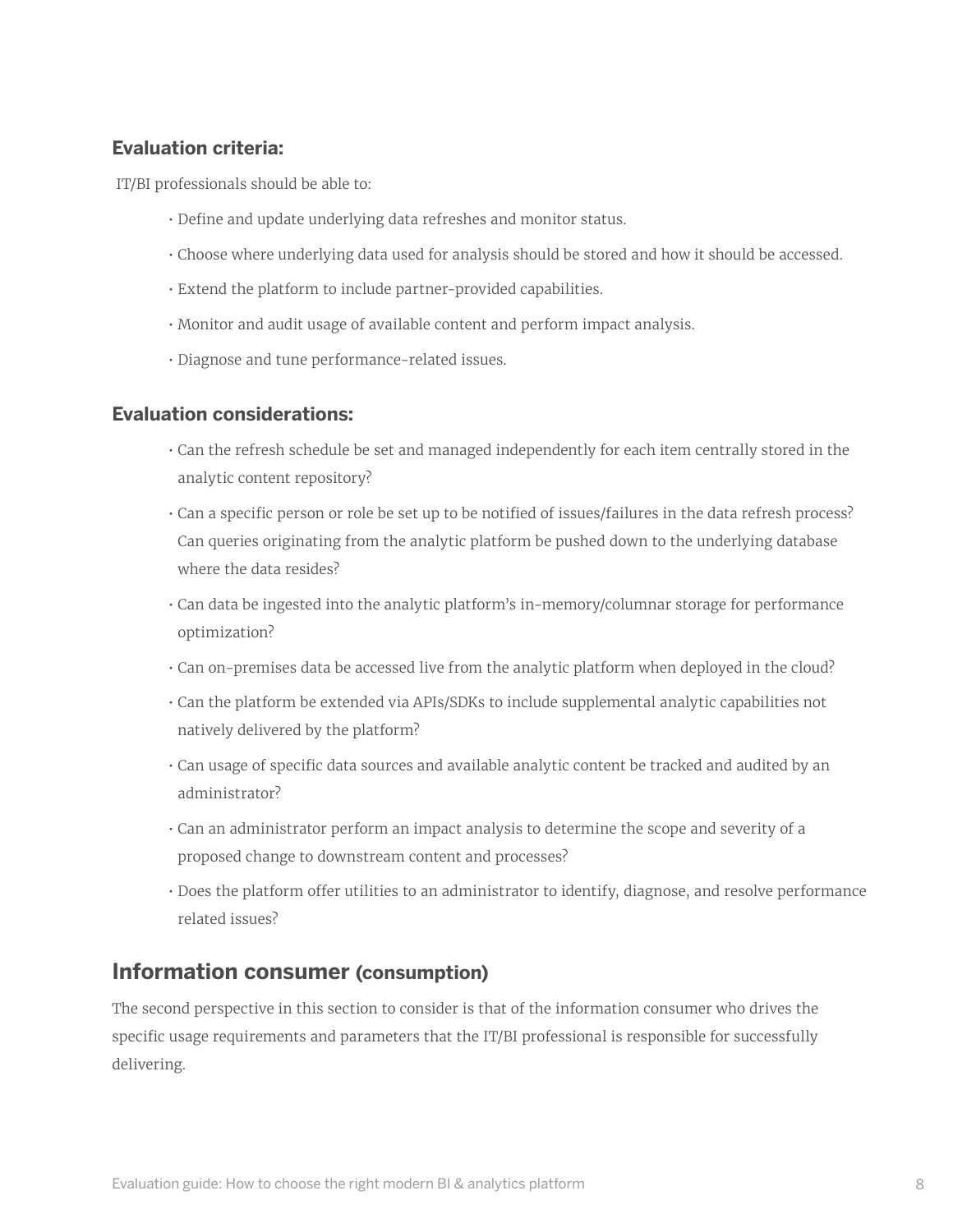#### **Evaluation criteria:**

Information consumers should be able to:

- Search the repository for existing content based on a keyword or topic.
- Define alerts and notification preferences if a metric/KPI exceeds a threshold or is triggered by a specific condition.
- Subscribe to relevant content and set update/notification preferences.
- Access and view analytic content on any preferred form factor.
- Find relevant dashboard content published by other users.
- Track crucial KPIs for an at-a-glance view of their business.

- Can a user perform a search to find and view available content that has already been created by another user that may assist in answering a business question?
- Can the user browse dashboards and relevant information recommended by the system based on user activity and popular usage across the platform?
- Can the user track key KPIs in a single location without having to navigate to many different dashboards?
- Can a user easily determine whether analytic content and/or data sources have been certified and should be considered trusted?
- Can a user access and view field-level metadata to understand the underlying details of a particular data element?
- Can a user define data-driven or static thresholds to indicate when a notification should be triggered?
- Can a user specify how and where relevant alerts and notifications are delivered?
- Can a user subscribe to specific content and set notification preferences following updates or other events impacting content subscriptions?
- Can a user search for and access analytic content on any device (phone, tablet, laptop, etc.)?
- Can a user access and download analytic content via a mobile device for offline viewing?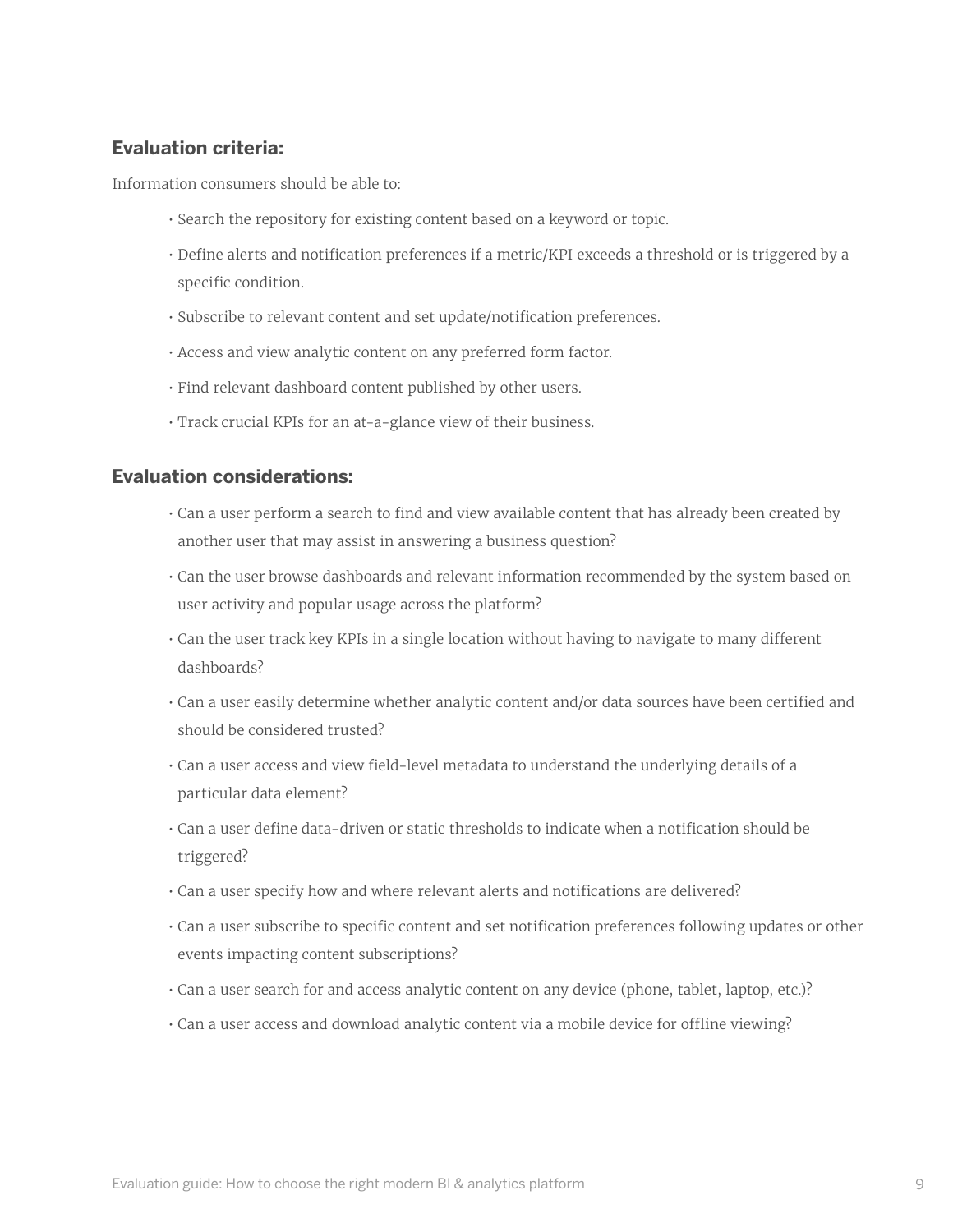

## <span id="page-9-0"></span>**Interact**

Primary roles for evaluation:

• Information consumer

The interact phase is an extension of the initial access-and-view phase of the analytics workflow. It offers information consumers need to perform guided analysis of available content within predetermined fixed boundaries as set by the content publisher. The following considerations should be the focus of the evaluation for this section from the perspective of the information consumer:

#### **Evaluation criteria:**

Information consumers should be able to:

- Change the scope of analysis through direct interaction with visual interface.
- Leverage controls provided by the content author to increase analytic depth.
- Ask and answer new questions of data that were not prebuilt by the content author.
- Use search capabilities to interact with available content.
- Interact with content on any preferred form factor.

#### **Evaluation considerations:**

Can a user control the scope of analysis interactively through native capabilities of the platform? The following questions should be evaluated to determine the extent to which this is addressed from directly within the flow of visual interaction:

- Can a user drill up and drill down using predefined or custom-built hierarchies?
- Can a user focus his or her analysis on a specific data point or set of data points identified through the visual interaction process?
- Can a user exclude a specific data point or a set of data points identified through the visual interaction process?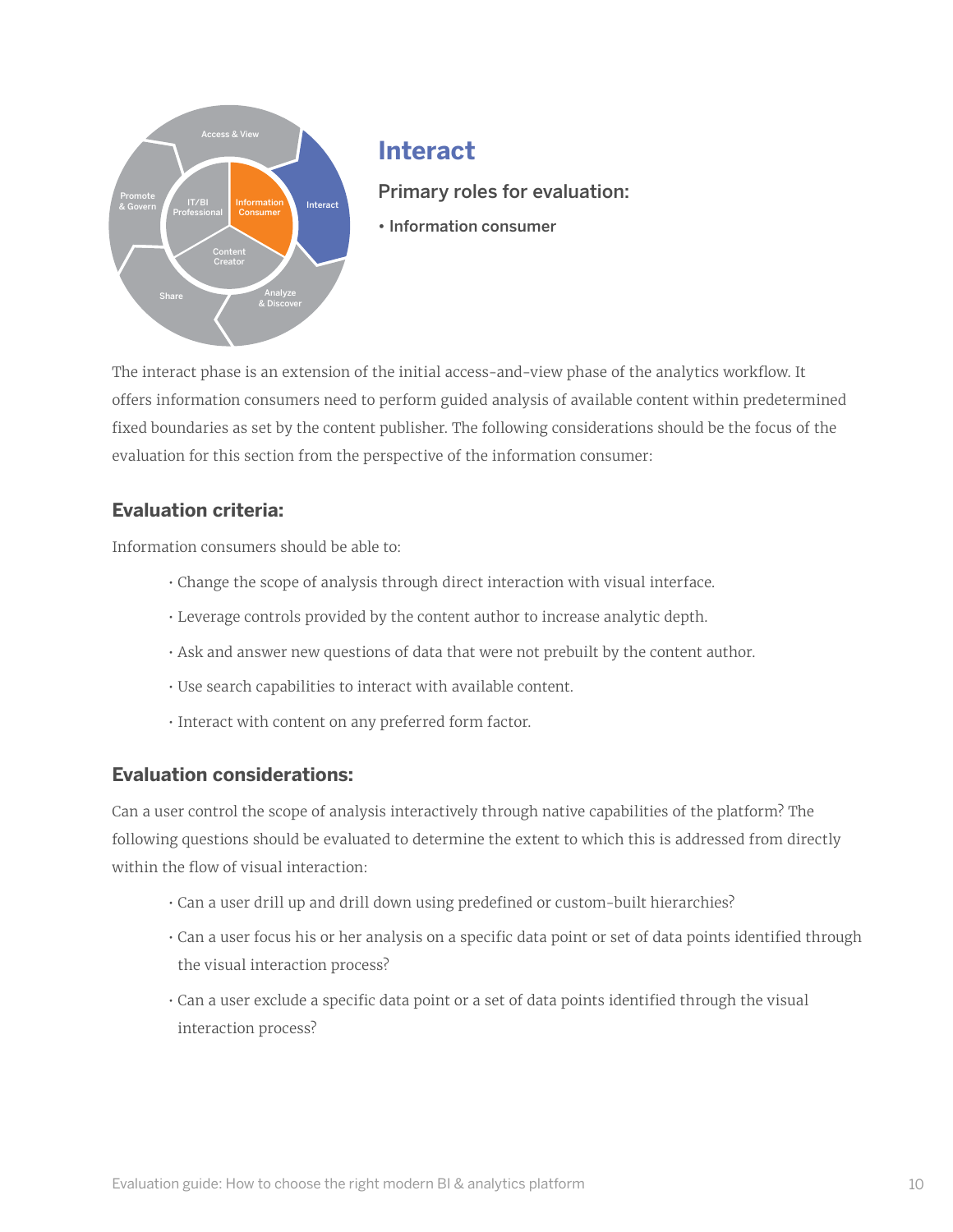- Can the user interact with parameters to change the analytical view or perform what-if analysis/ scenario modeling?
- Can the user interact with visible filter controls to change the scope of analysis?
- Can a user search on keywords to drive filters and change the scope of analysis?
- Can a user interact with available analytic content through natural language query?
- Can a user perform the same level of interaction on any device of different form factors?



## <span id="page-10-0"></span>**Analyze & Discover**

Primary roles for evaluation:

- Information consumer (trusted data sources)
- Content creator (new data sources)

This phase of the modern analytics workflow spans a broad spectrum of user needs, and it is imperative that the platform seamlessly addresses these needs. This phase is of particular significance in the workflow as it differentiates data-visualization tools used to build charts from rich visual-analysis tools that use visualizations as the primary metaphor for analysis. As users interact with dashboards and generate new questions, users will inevitably encounter barriers and roadblocks as they reach the limits of the guided experience offered by existing dashboards. When this occurs, users require a self-driven, autonomous framework for asking and answering new questions that have emerged. Users of all skill levels must be able to "visualize as you analyze" and access the analytics capabilities of the platform while in the flow of analysis without having to move to a different module or product in the suite.

The concepts of platform integration and ease of use are covered in the "core attributes" section at the end of this guide in greater detail, but they are most critical to consider here. The transition from the "interact" phase to "analyze and discover" is often where the analytics workflow is disrupted due to lack of overall continuity of platform components needed to ask the next level of questions.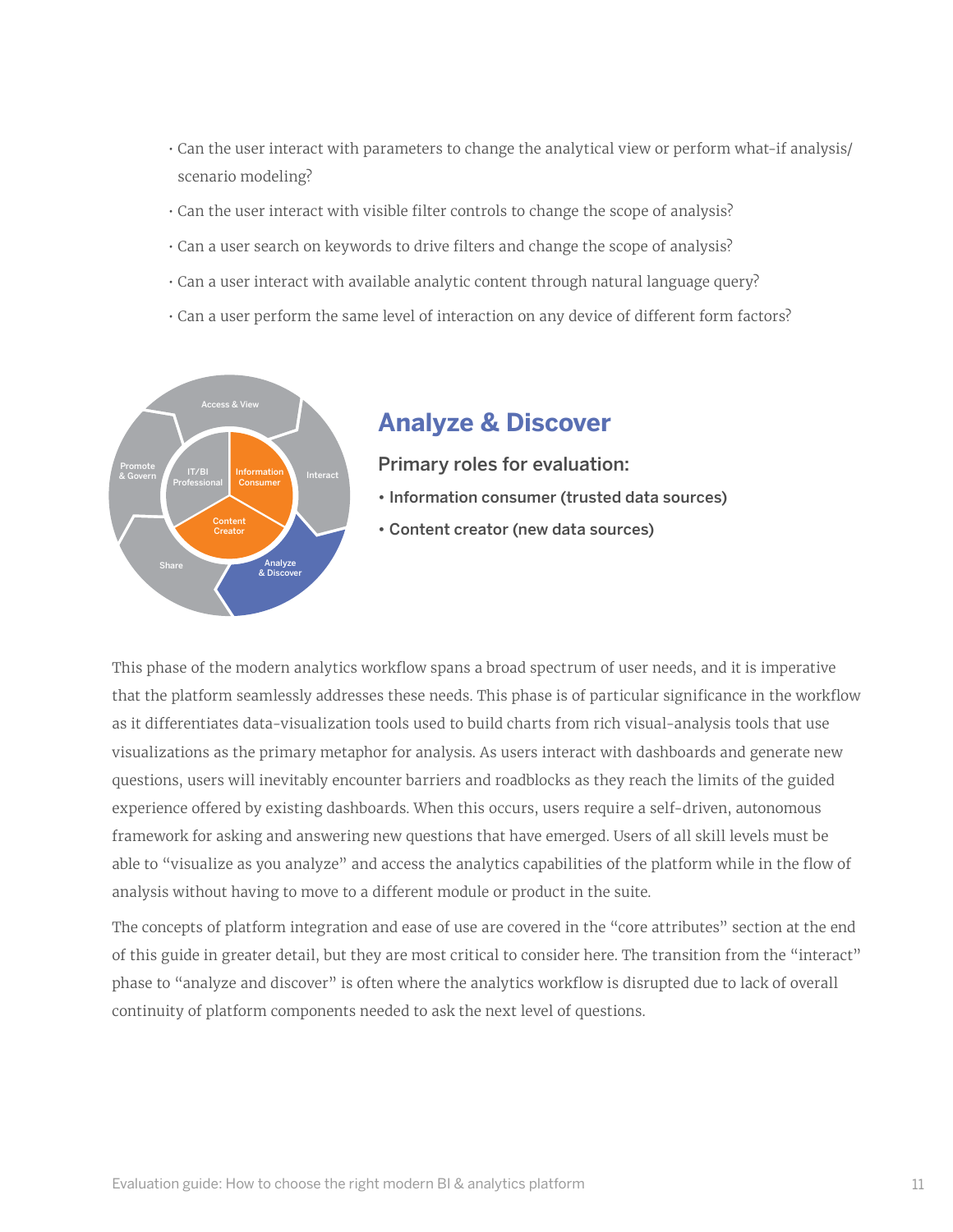# **Information consumer (trusted data sources)**

The first scenario to consider is from the perspective of an information consumer who has generated new questions that cannot be addressed by any available dashboards. The following considerations should be the focus of the evaluation for this scenario:

#### **Evaluation criteria:**

Information consumers should be able to:

- Access the trusted data source that serves as the source of a dashboard to autonomously launch a deeper contextual analysis.
- Search the repository of trusted data sources to identify curated data sets that are available to augment the analysis.
- Enhance the data model of trusted sources to customize for their specific needs.

- Can a user, from within a production dashboard, launch a new analysis using the data set(s) that the dashboard sources from? This should allow for self-service exploration and analysis of all data elements contained within the data source without the need to access a separate product or module within the platform.
- Can a user browse or search the repository of available production data sources available for analysis and launch a new analysis from a selected data source? The success criteria are the same as the previous step with the only difference being that the analysis starts from a data source, not an existing dashboard.
- Can a user, once connected to a trusted data source, modify and augment the existing data model within the flow of analysis and content creation? This should be done in the context of the analysis and not in a separate product or module within the platform and each of the following questions should be addressed:
	- Can a user enrich the existing data model to create new dimensions and measures needed for analysis?
	- Can a user combine and group related data points into a new field in the data model to streamline analysis?
	- Can a user isolate specific data points of interest and save dynamically within the data model for further analysis?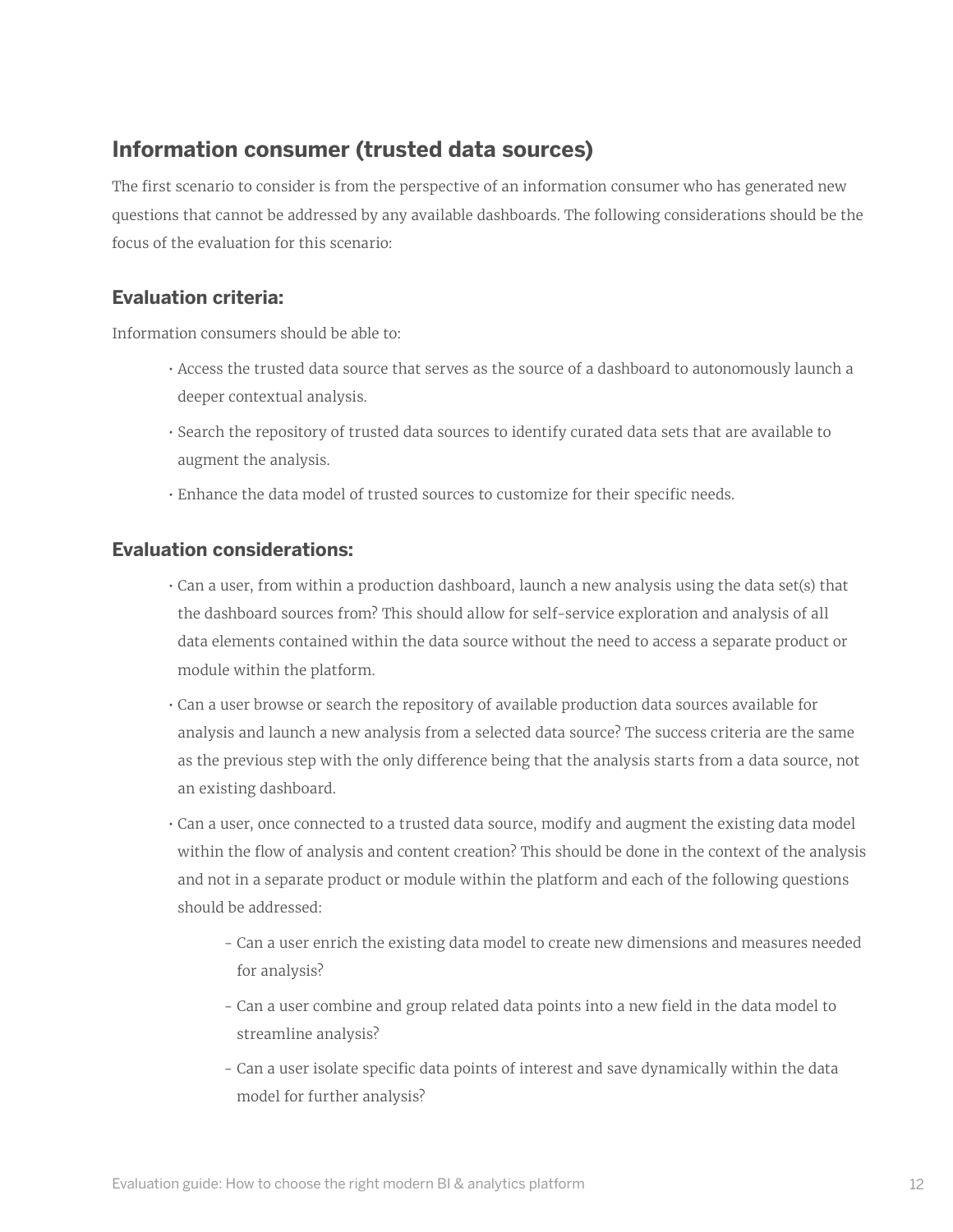- Can a user modify the data model and create custom drill paths and hierarchies to align with their analytic needs?
- Can a user interactively correct data issues that surface during the analysis process? This would include NULL value handling and renaming/replacing values globally for consistency.
- Assess the breadth and depth of assistive analytics capabilities available within the product to augment the analytics workflow where appropriate using the following questions:
	- Is the user presented with recommended best-fit visualizations throughout the discovery process based on the chosen analysis path?
	- Are advanced analytic capabilities accessible to the user to enrich analysis without necessarily having to understand or access the underlying models or algorithms used within the product?
	- Can a user access the underlying statistical detail used for advanced analytics if needed to share with more advanced users who may request it for further analysis and validation?
	- Is field-level metadata accessible throughout the analysis process and can it be updated
	- Can a user use natural language interfaces to query data and ask their own questions?
	- Can a user change the scope of analysis with natural language without having to create a new query and start over?
	- Can a user leverage AI/machine learning capabilities to generate possible explanations for an interesting data element?

### **Content creator (new data sources)**

The second scenario to consider is from the perspective of a content creator who has new questions that cannot be addressed by any available dashboards or any trusted data sources within the environment. The following considerations should be the focus of the evaluation for this scenario:

#### **Evaluation criteria:**

Content creators should be able to:

- Ingest, shape, clean, and model data that is not yet in a trusted state to prepare it for analysis.
- Combine trusted and untrusted data to create new data sources to explore and discover new insights.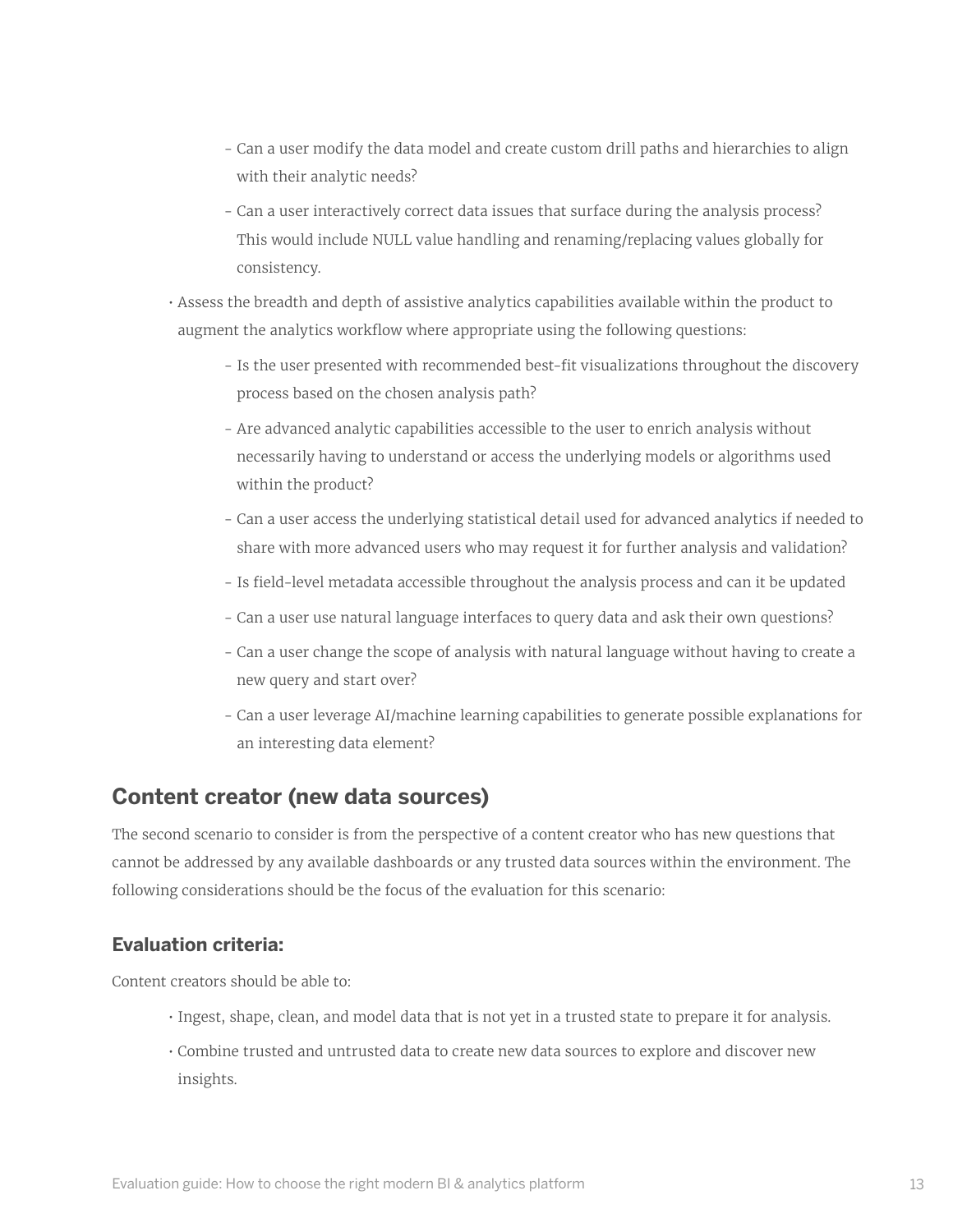- Use existing and newly created data sources to build new analytic content to share and promote.
- Modify existing analytic content based on new findings resulting from discovery and exploration.
- Extend analytic content by integrating with other data-centric systems.
- Create a guided analytics experience to facilitate broader use by information consumers.
- Create a thorough analysis without the need to use scripting or coding.

- Can a user connect to data sources that are not currently being centrally governed?
- Does the platform offer broad connectivity options to include structured and unstructured data sources for ingestion and analysis?
- Can a user perform, export, and repeat data prep flows to access, combine, and clean disparate data in a visual manner?
- Can a content creator perform all of the analyze and discover tasks included in the information consumer section against new, untrusted data sources?
- Can a user virtually extend a trusted data source without modifying the underlying data structure or load process?
- Can a user build new analytic content using a new data source or one that is a hybrid of trusted and untrusted data?
- Can a user create alternate versions of governed content for sharing and track the lineage of changes over time?
- Can a user redirect the underlying data connection of governed analytic content to use a newly created/ enhanced source with no downstream impact?
- Can a user build programmatic controls into analytic content to facilitate interaction and provide a guided experience to a broad audience of information consumers?
- Can a user create and save style sheets or design themes to apply in the creation of other content?
- Can a user extend analytic content outside of the out-of-the-box analytic capabilities of the platform to create a full "closed loop" end-user experience?
- Can a user perform advanced analytical tasks such as nested subqueries and cohort analysis without writing custom code or learning an advanced scripting language?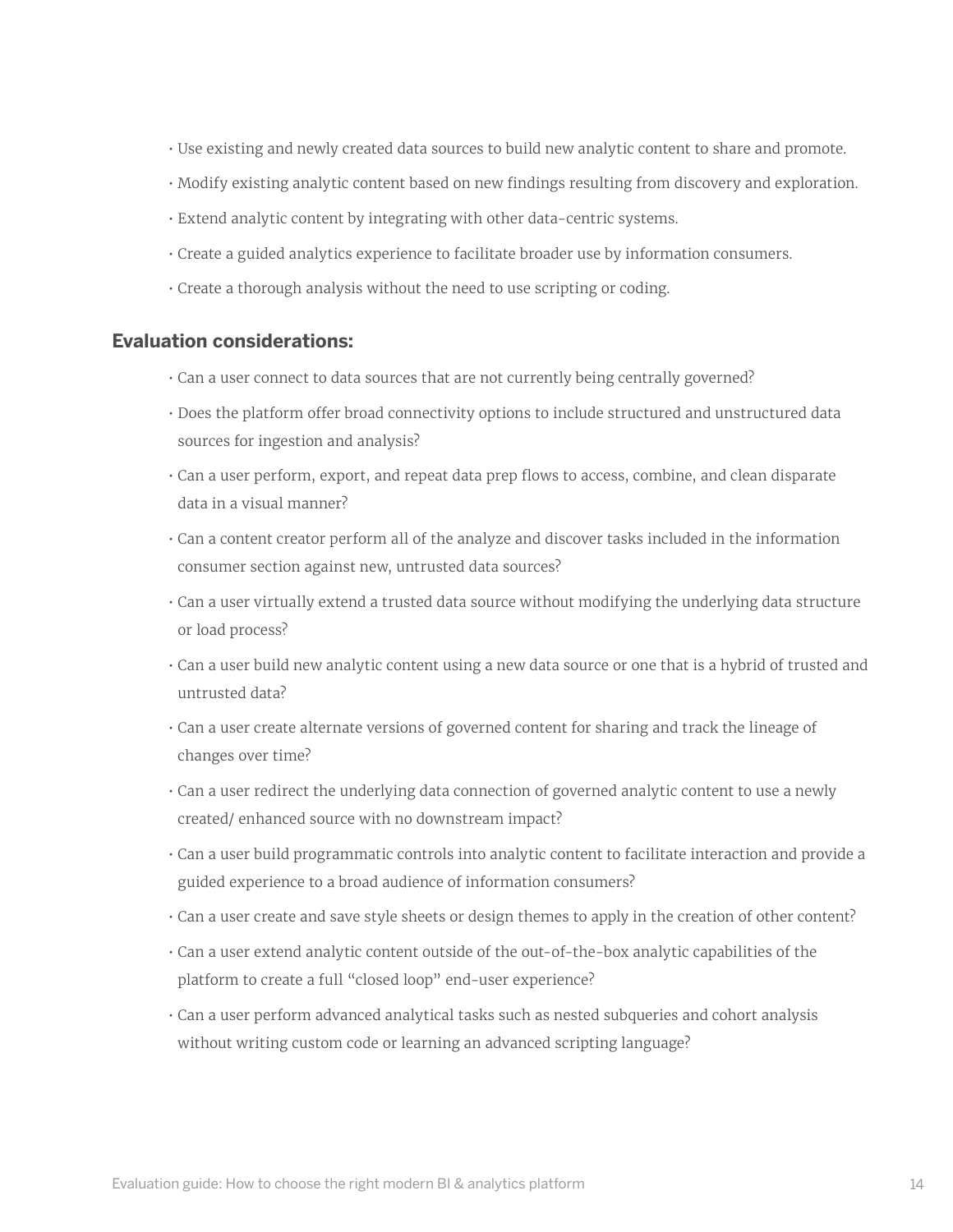

#### <span id="page-14-0"></span>**Share**

Primary roles for evaluation:

- IT/BI professional
- Content creator

The approach to sharing content has evolved. Within traditional BI platforms, sharing meant the delivery of static printed or exported reports to an inbox or a user's desk. Within the modern analytics approach, sharing now includes collaboration and aspects of social interactions that we have grown accustomed to with all of our business tools. This transition is driven by the simple fact that information is outdated as soon as the report is printed or exported. And this doesn't align with the needs of today's consumer seeking the latest information. Some aspects of content sharing involve making information broadly available to users while others aspects entail collaboration as a core component of the analysis process. Both scenarios will be included in the evaluation criteria for this section.

# **IT/BI professional**

The push model of making information accessible to a broad range of users will be addressed first. This is more reminiscent of the traditional approach; however, modern platforms should also enable organizations to make information broadly accessible to a wide range of internal and external users. Many of these tasks fall into the domain of the IT/BI professional and the following criteria should be evaluated from that perspective.

#### **Evaluation criteria:**

IT/BI professionals should be able to:

- Deliver content on any form factor used throughout the organization.
- Embed analytic content for broader access and contextual use.
- Provide for external access and consumption.

Evaluation considerations:

• Can analytic content be rendered in any form factor that may be used across the organization to access the environment? This would include tablets, phones, laptops, large displays, etc.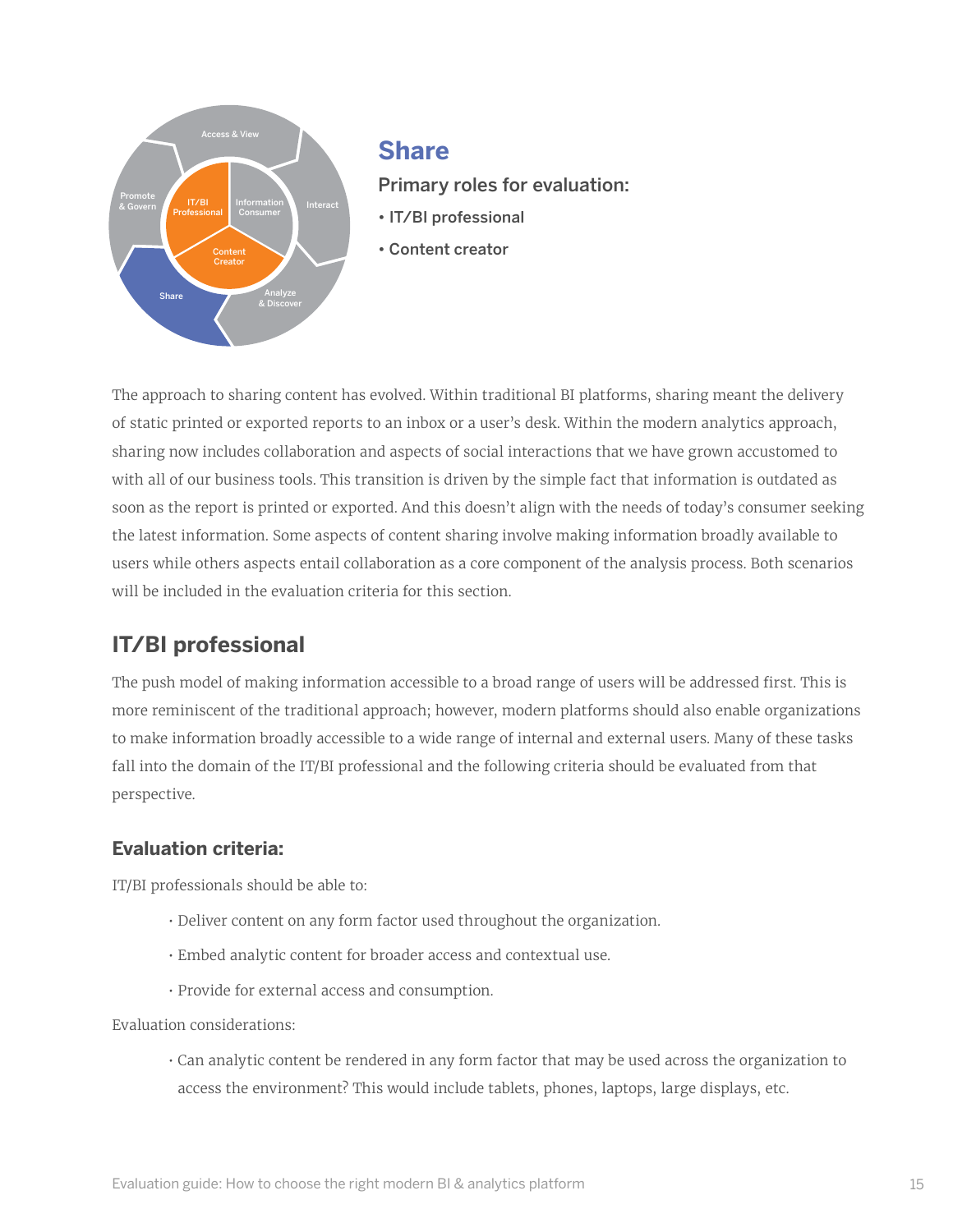- Can analytic content be embedded in an organization's web portals and applications that users access as part of their normal business processes?
- Can analytic content be shared to external consumers who are outside the corporate firewall?

### **Content creator**

The second scenario is that of true collaboration where both trusted and untrusted content is discussed, reviewed, and validated at the peer-to-peer, workgroup, or enterprise level. This collaboration should be an integral step in the process of deriving new insights and as an input into the governance process. The primary participant in this scenario is the content creator which should be the perspective of evaluation for the following criteria.

#### **Evaluation criteria:**

Content creators should be able to:

- Collaborate with others on the development and validation of analytic content.
- Annotate and discuss findings in a social media-style conversation. Follow specific content types or content authors.
- Provide quality ratings for specific analytic content.
- Create storyboards to share findings and insights.
- Add descriptive narratives to augment and enhance visual content.

- Can users across the organization collaborate on shared content in real-time to discuss and elaborate on findings?
- Can users annotate and provide comments directly within the content using any form factor?
- Can users follow a conversation via a timeline to track lineage of the conversation and view a snapshot of the content being discussed as it looked when a comment was added?
- Can users follow specific users within an organization and receive updates and notifications of their activity?
- Can users follow and track specific topics or types of content and receive updates and notifications when new content meeting the criteria is published?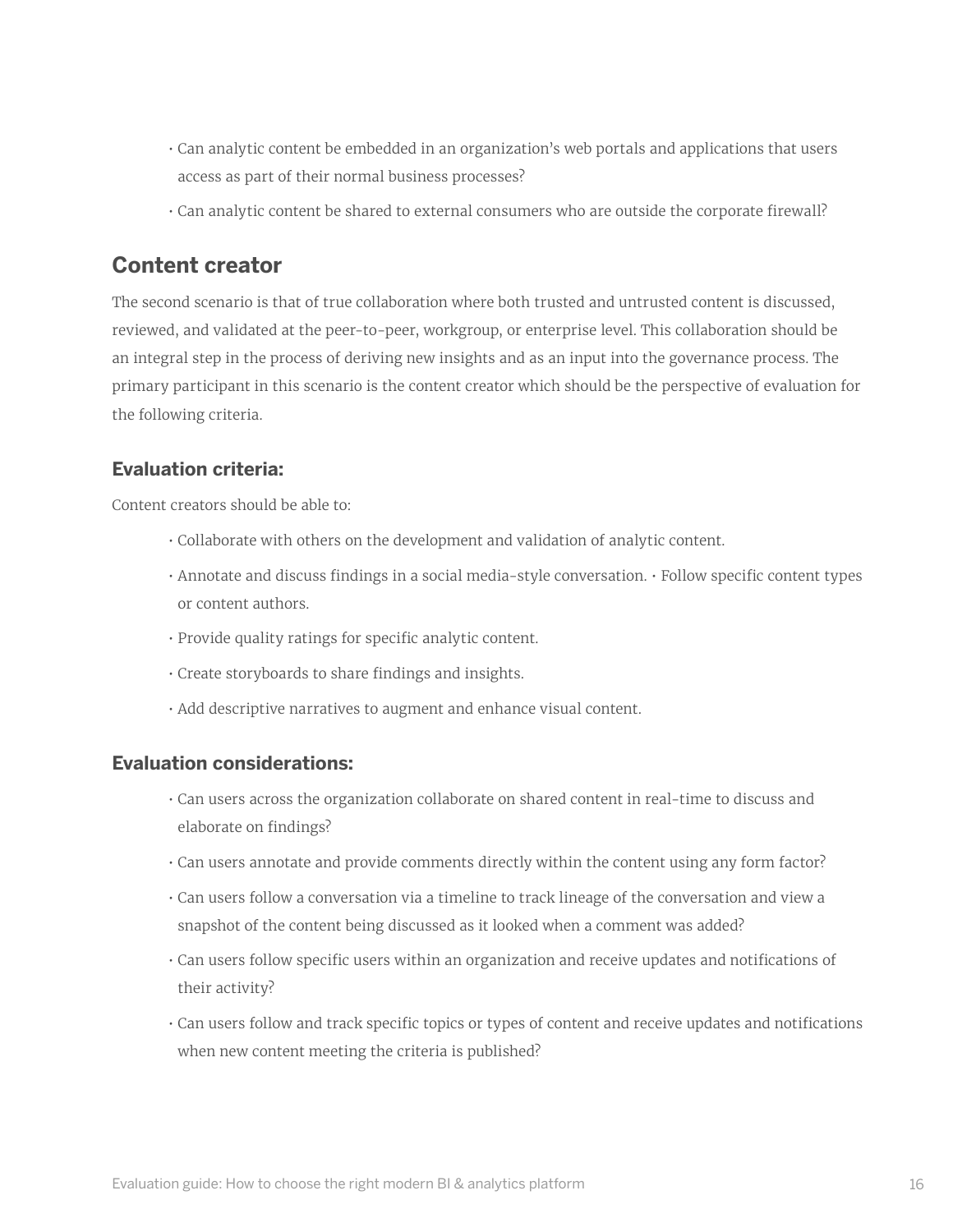- Can users rate content either through a rating system or by using social media-style "likes"?
- Can users create stories to represent a logical sequence of findings for the purpose of walking another user through the analytics journey?
- Can users integrate descriptive narratives to augment the visual content within an analysis, either manually or automatically through platform capabilities?



### <span id="page-16-0"></span>**Promote & Govern**

Primary roles for evaluation:

- IT/BI professional (administration)
- Content creator (promotion)

There are various approaches to governance. And every organization is going to fall at a different point on the spectrum ranging from an IT-led, highly-governed and controlled environment to one with little to no controls, with many organizations landing somewhere in between. Oftentimes, even within one organization, the governance requirements may vary depending on the user needs within that area as well as the data itself.

When choosing a modern analytics platform, flexibility is important to consider in order to meet those varying needs of the business and to ensure that you can alter your governance needs as you scale. An organization may choose to facilitate the transition from traditional to modern by initially using the modern platform in a traditional manner then gradually expanding the range of capabilities that are accessible to users through self-service. It is equally as important to evaluate a platform's distinct capabilities in the separate but related areas of data governance and analytics governance (as depicted below) to ensure that an adequate amount of flexibility is afforded within the platform to put the most appropriate governance model in place and adjust over time as needed.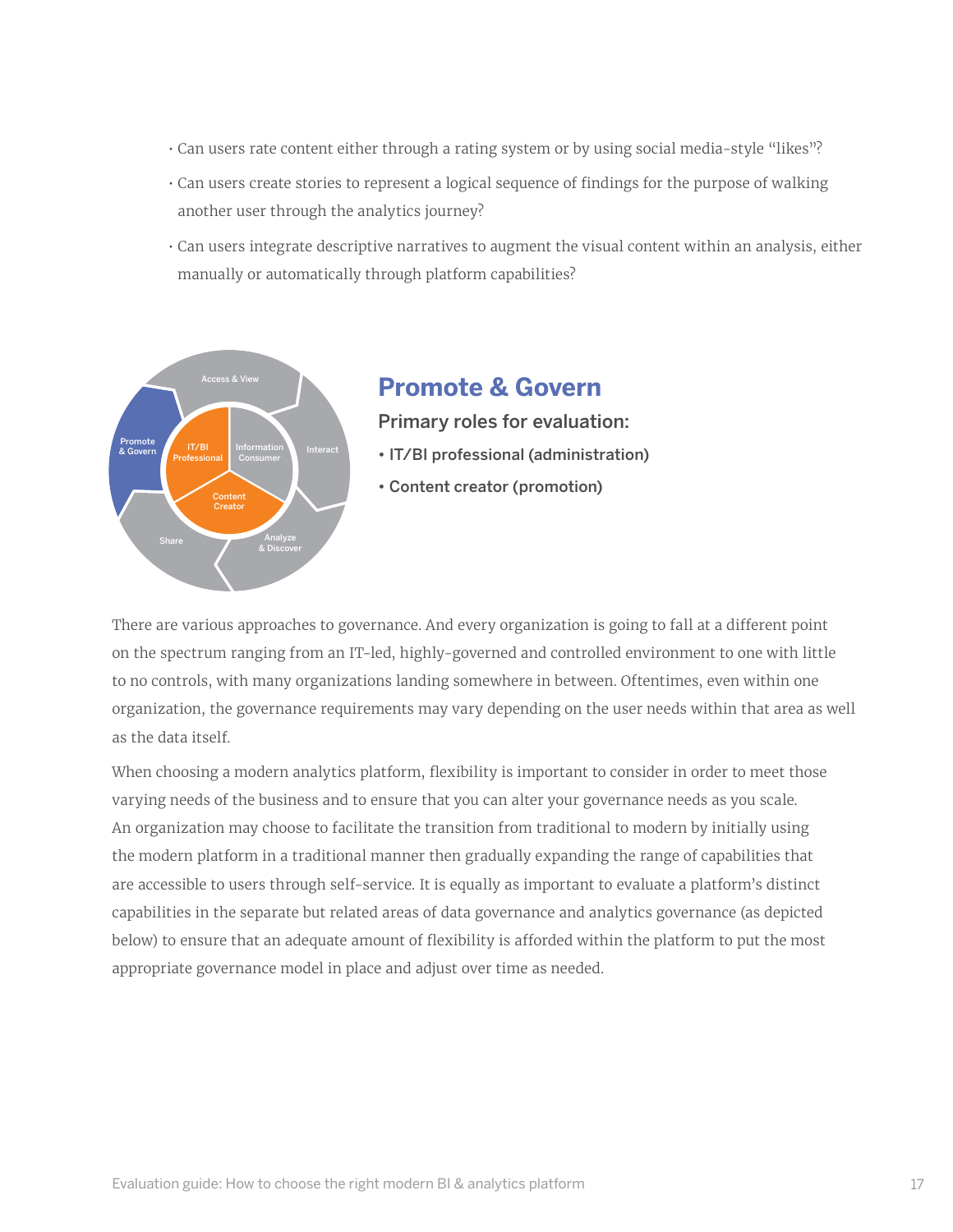

For most modern analytics use cases, a self-service-driven organic approach to governance will lead to greater adoption, deeper insights, and improved business outcomes. As such, this is the approach that should be considered primary for the purpose of this evaluation. In this approach, a subset of content creators, referred to as information stewards in this guide, are primarily responsible for defining and navigating the overall governance process.

The sections below will consider aspects of both data governance as well as analytics governance from the perspective of the content creators as well as the IT/BI professional.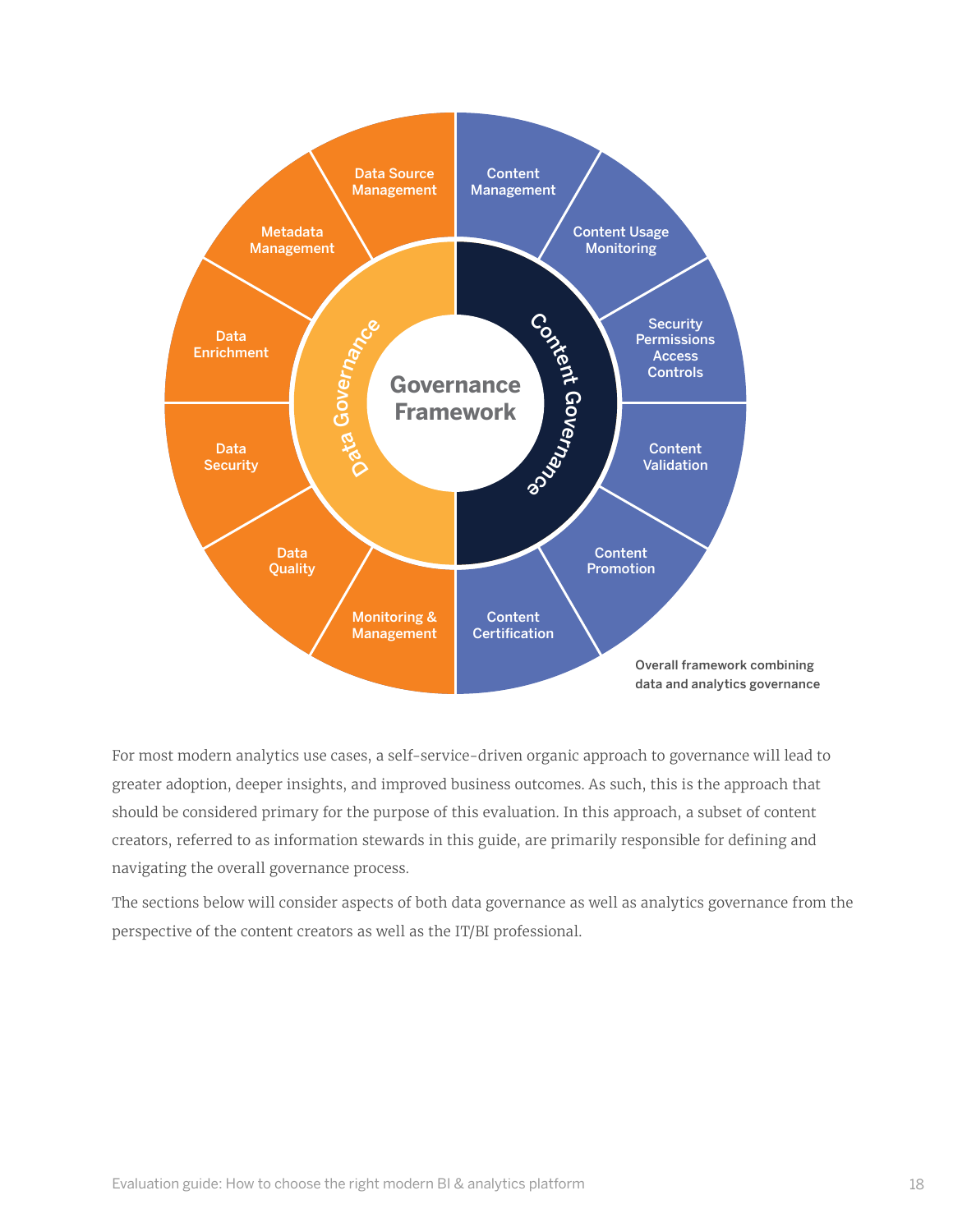## <span id="page-18-0"></span>**Data governance**

The task of defining and ensuring compliance with an organization's governance framework is a core responsibility of the content creator in collaboration with IT/BI professionals and as such, the following data governance-related items should be considered from that perspective:

#### **Evaluation criteria:**

Content creators should be able to:

- Define, manage, and update data models used for analysis (data source management).
- Autonomously define, update, and expose field-level metadata to users (metadata management).
- Centrally capture and expose data-cleansing and enrichment rules applied to published data models (data enrichment and data quality).
- Monitor and track usage metrics of centrally-defined data models (monitoring and management).

- Can a data steward publish a data model into the system-of-record environment for broader use across the organization?
- Can a published data model be augmented with validated user-defined fields through a promotion process?
- Can a data steward physically mark trusted data models with a watermark?
- Can a published data model be virtually extended with additional sources/data elements without impacting downstream content and/or users?
- Can an impact assessment be conducted prior to any data model changes?
- Can a content creator add and update descriptive metadata to dimensions and measures within a published data model?
- Can business rules and data transformations used to create and populate published data models be exposed to end users?
- Can data model changes be tracked and audited, and reverted if needed?
- Can a data steward access utilization statistics and access platform capabilities to identify datamodel attribute redundancy, inconsistency, non-use, etc.?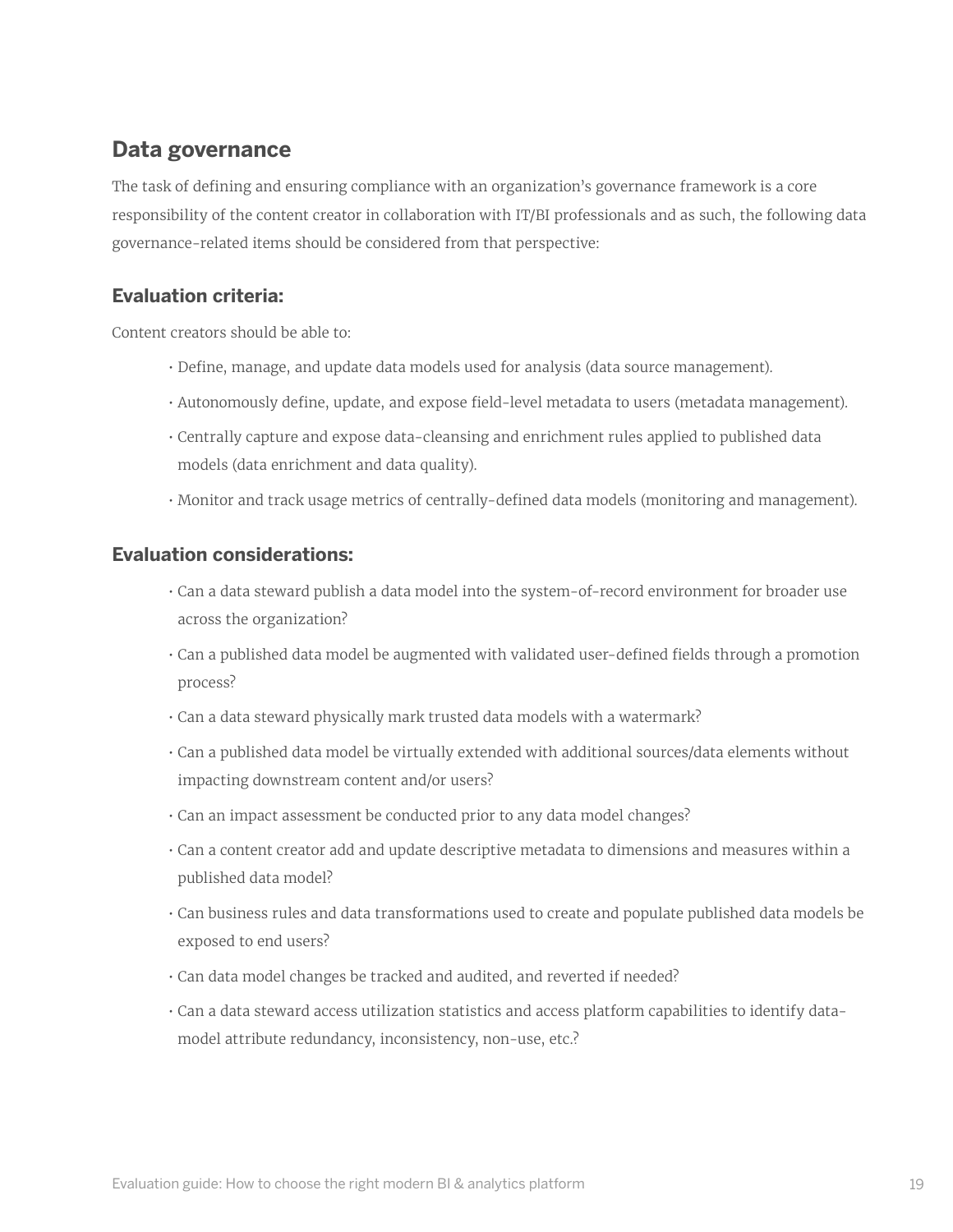Administration and enablement of the entire governance process is largely the responsibility of the IT/ BI professional, and as such, the following data governance-related items should be considered from that perspective:

#### **Evaluation criteria:**

IT/BI professionals should be able to:

- Define security parameters and access controls to published data models (data security).
- Monitor and audit usage to ensure compliance and appropriate use of data assets (monitoring & management).
- Create new data models as needed to enforce consistency across departments and information stewards (data source management).
- Comply with the organization's overarching data strategy (data source management).

- Can security be inherited from source systems where applicable?
- Can an administrator allow/deny access at the user/group level for each data source?
- Can access rights be defined at the row level to allow a user to access a subset of data for each data source?
- Can an administrator define specific roles and privileges for each user in the system to control who can create, edit, and promote shared data sources?
- Can system-wide usage be tracked and analyzed by an administrator?
- Can an administrator access a system-wide view of the environment to identify redundancies and inconsistencies across data models being managed by individual information stewards?
- Can an administrator create a new data source and seamlessly switch downstream users and analytic content to reference it in place of an existing source?
- Can an administrator decide the most appropriate storage strategy for data required by the analytics platform based on an organization's reference architecture?
- Can administrative tasks be automated programmatically via APIs, SDKs, and HTTP callbacks (webhooks)?
- Can the system leverage encrypted data and/or store data in an encrypted format?
- Can an administrator monitor the resources of the system to anticipate hardware needs and proactively adjust to avoid performance issues to a mission-critical system?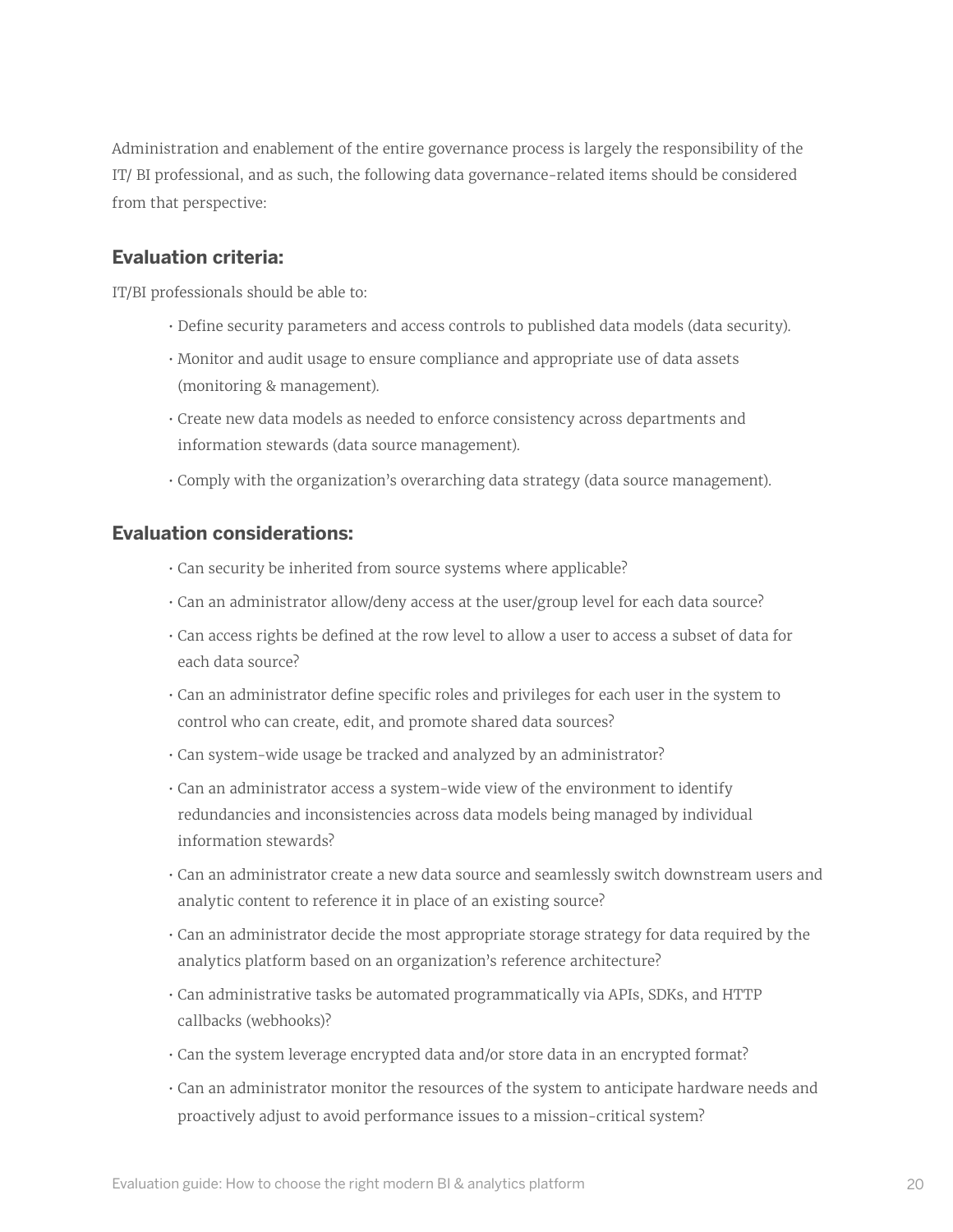# <span id="page-20-0"></span>**Analytics governance**

The responsibility of defining and ensuring compliance with an organization's governance framework is a core responsibility of the content creator, and as such, the following analytics governance related items should be considered from that perspective:

#### **Evaluation criteria:**

Content creators should be able to:

- Access platform capabilities to assist with validation and accuracy verification of usergenerated analytic content (content validation).
- Promote validated analytic content to a centralized, trusted environment as determined by governance processes (content promotion).
- Certify content as trusted and delineate from untrusted content in the same environment (content certification).
- Monitor and audit usage of published content and track usage of untrusted content (content usage monitoring).
- Migrate important content easily between environments to support testing and staging lifecycle efforts.

- Can a data steward access and reference benchmark data stored in the platform to validate the accuracy of content being evaluated for promotion?
- Can user-developed content be promoted to a shared environment for broader consumption?
- During the promotion process, can underlying data sources be redirected to reference trusted data models already published?
- Can watermarks be applied to published analytic content to indicate that it has been certified and can be trusted?
- Can a data steward access and analyze usage metrics of published content, both trusted and untrusted, to ensure appropriate use?
- Does the system support the migration of analytic content between non-production and production environments through an easy-to-use interface?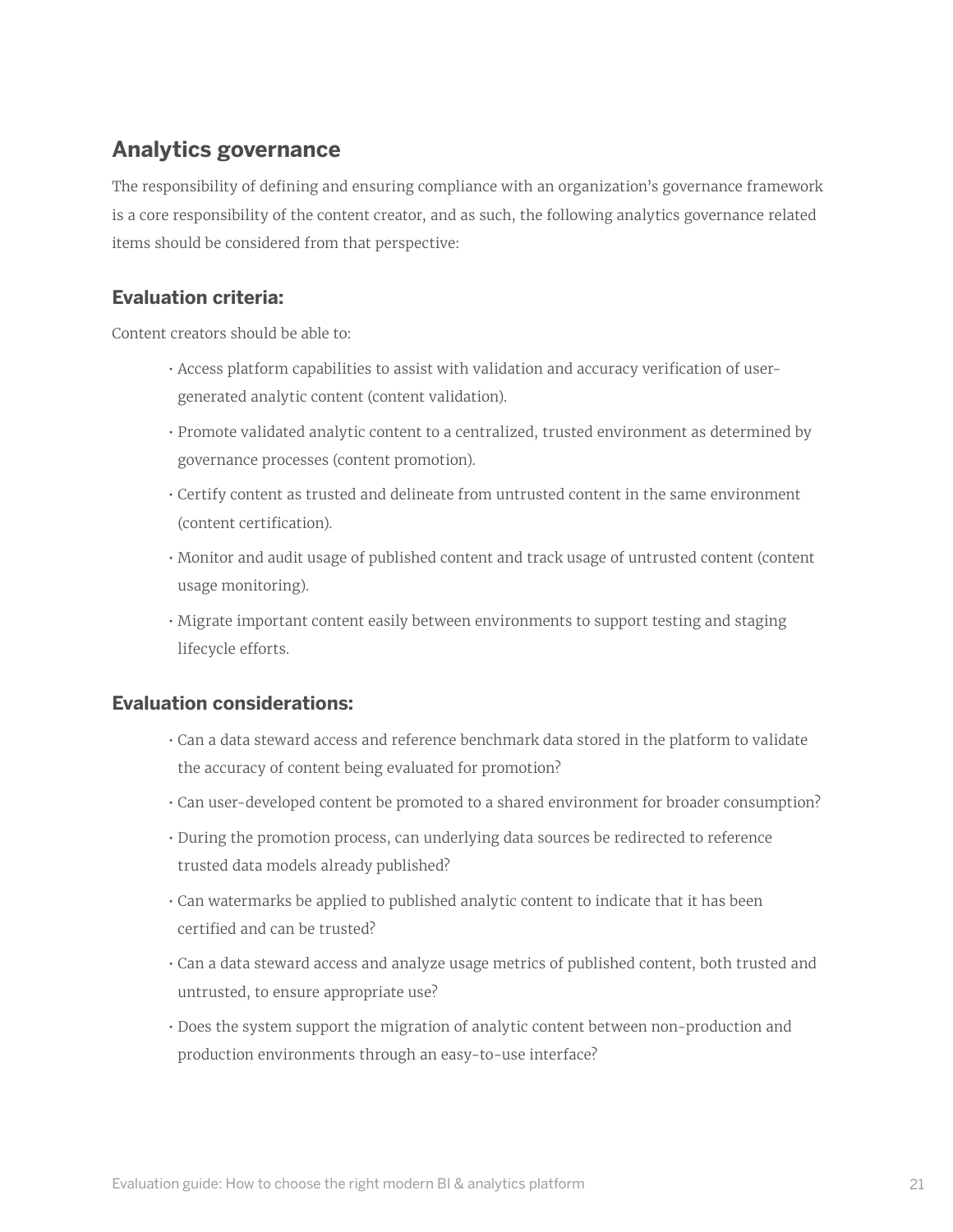Administration and enablement of the entire governance process is largely the responsibility of the IT/ BI professional, and as such, the following analytics governance related items should be considered from that perspective:

#### **Evaluation criteria:**

IT/BI professionals should be able to:

- Create and maintain an environment for storing and organizing published content (content management).
- Secure analytic content and grant users appropriate levels of access based on content type, sensitivity, business need, etc. (security, permissions & access controls).
- Monitor broad usage patterns across organizational business units (content usage monitoring).

#### **Evaluation considerations:**

- Can the environment be customized to suit the needs and preferences of the organization related to content organization and overall management?
- Can the IT/BI professional enable access to the platform's content through the organization's portals to leverage existing content-management investments?
- Can security be applied at a granular level to allow/deny users access to specific analytic content?
- Can security defined at the data-model level be enforced for all downstream analytic content automatically?
- Can usage patterns and consumption preferences be tracked and analyzed to provide an administrator an overall assessment of the environment and how it is being used?

The shift from traditional BI platforms to modern analytics platforms is one that is necessary to truly realize the impact data can have on an organization. Modern analytics platforms bring together selfservice and governance to empower the entire organization with trusted data to gain insights into the business. These platforms should be evaluated through a different lens as they break the mold of traditional, IT-run BI platforms.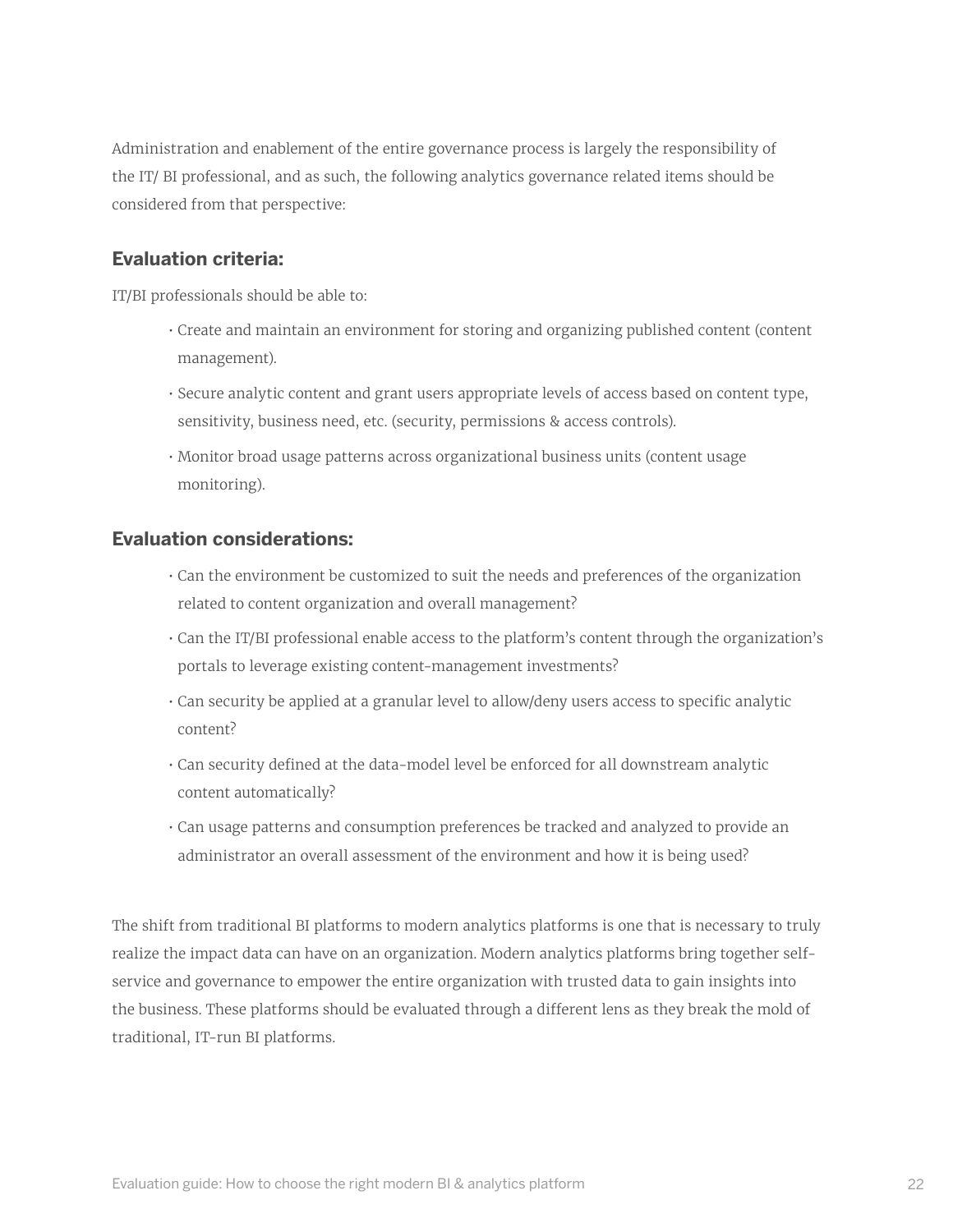# <span id="page-22-0"></span>**Evaluating for transformational value**

For many organizations, modern analytics have played a central role in digital transformation efforts, including accelerating new digital business models, evolving customer relationships, and finding new opportunities—like revenue streams, efficiency gains, or ways to monetize data. While features and capabilities are foundationally important in selecting your data technologies, there's no checklist to determine whether or not a piece of software will drive meaningful change or encourage innovation in your organization. That's because significant transformation requires more than the right technology.

Empowering your whole organization to value and make data-driven decisions requires strategic leadership, change management, and agility beyond what any technology can provide. However, there are important considerations you can examine to explore a software's potential for transformation including the enablement resources, support, and strategic guidance from the vendor that can empower you through your implementation, change management, and growth of analytics programs.

#### **How does the technology solve business problems and create value?**

- How does the technology provide ROI and value beyond total cost of ownership? How does it promote productivity, drive business outcomes, and encourage change in user behaviors to reinforce the value and habits of a data-driven organization?
- How do you users make valuable discoveries during the analytics process? In addition to the way users answer known questions, how does the technology enable serendipitous discovery and increase the potential to answer "unknown unknowns" via data exploration?
- How does the technology promote cross-functional collaboration that can reduce silos, help transfer knowledge across departments and use cases, and encourage inspiration and innovation?
- How does the technology encourage lasting engagement? Does the user experience encourage creativity and fun as it reinforces data-driven behavior?
- How does the technology provider invest in research and development? How is innovation driven? Do new features and services align to customer needs and the evolving data technologies landscape?
- How does the technology provider and its community use the technology for philanthropy, education, and even personal passion projects—to not only drive value for businesses, but for social good?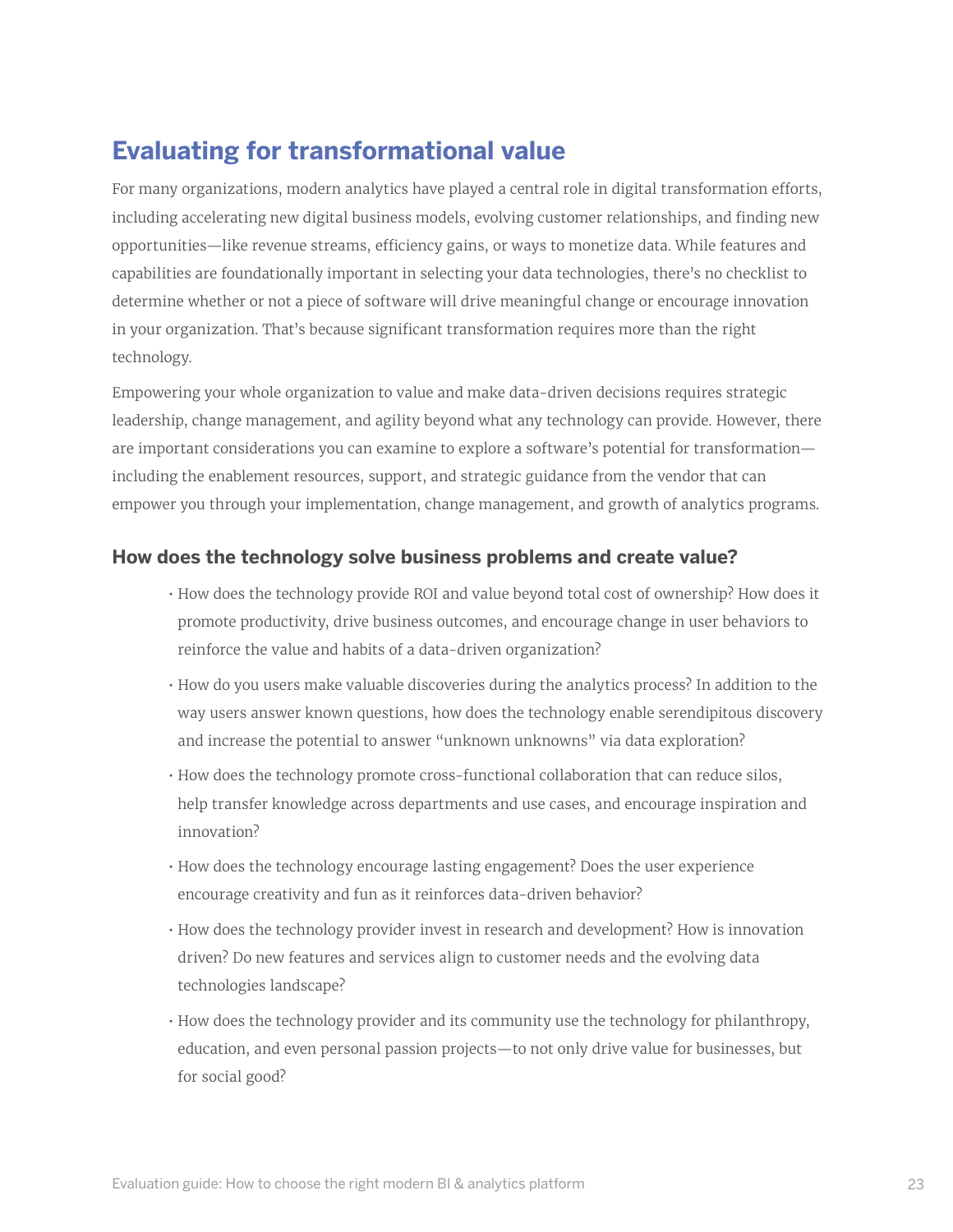• How does the technology provider help you build an analytics program within your organization, helping with the organizational, strategic, and change management processes of becoming more data-driven?

#### **What other resources, support, and strategic guidance come with your technology choice?**

- How does the technology and its vendor aid you in developing and executing your data strategy—including discovery, short-term and long-term planning, agile deployment, and scalability? What customer examples or references do you have access to through the technology provider?
- What resources are available to help users onboard and continuously develop their skills? Are there live and remote training programs, self-paced learning, certification programs, and guidance for developing your own internal engagement programs? Are there ample free and paid resource options?
- What kind of support does the larger user community offer? Can users consult forums, user groups, live and virtual events? Is the social media presence and user-created content of the vendor and its community robust and reliable?

Including this type of investigation in your evaluation process will help you make decisions on your software and vendor selection to ensure the greatest opportunities for immediate and long-term value in your modern analytics investment.